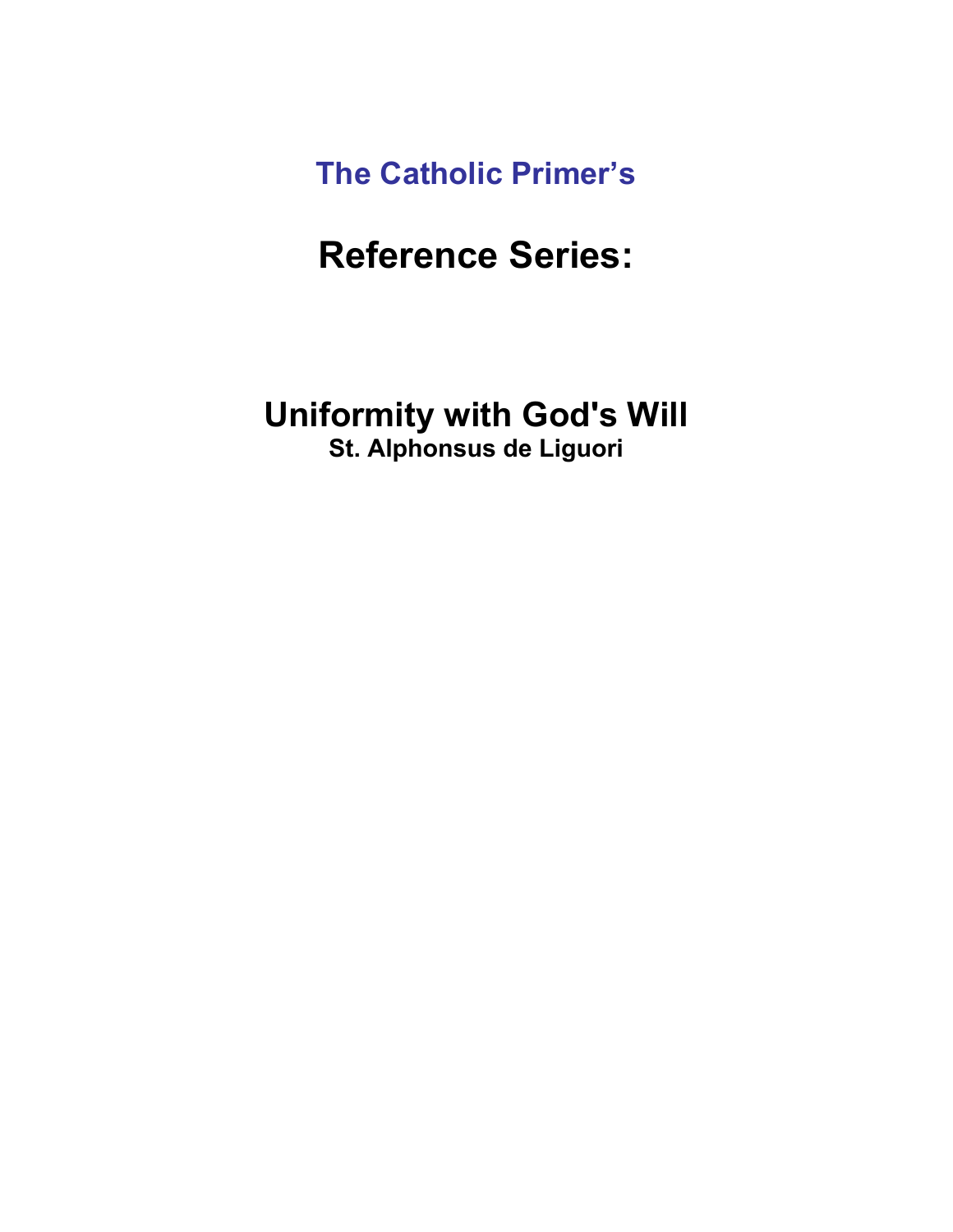**Caution regarding printing:** Before you print, please check the page count of this document after it is fully loaded. Many Catholic Primer eBooks and documents are hundreds or even thousands of pages in length, depending upon individual printer settings.

#### **Uniformity with God's Will**

Saint Alphonsus de Liguori

"Perfection is founded entirely on the love of God: `Charity is the bond of perfection;' and perfect love of God means the complete union of our will with God's."

St. Alphonsus

Translated by Thomas W. Tobin, C.SS.R.

**The Catholic Primer** 



#### **Copyright Notice**

The contents of Uniformity with God's Will by St. Alphonsus de Liguori is in the public domain. However, this electronic version is copyrighted. © The Catholic Primer, 2006. All Rights Reserved.

This electronic version may be distributed free of charge provided that the contents are not altered and this copyright notice is included with the distributed copy, provided that the following conditions are adhered to. This electronic document may not be offered in connection with any other document, product, promotion or other item that is sold, exchange for compensation of any type or manner, or used as a gift for contributions, including charitable contributions without the express consent of The Catholic Primer. Notwithstanding the preceding, if this product is transferred on CD-ROM, DVD, or other similar storage media, the transferor may charge for the cost of the media, reasonable shipping expenses, and may request, but not demand, an additional donation not to exceed US\$15. Questions concerning this limited license should be directed to [webmaster@catholicprimer.org](mailto:webmaster@catholicprimer.org) . This document may not be distributed in print form without the prior consent of The Catholic Primer.

Adobe®, Acrobat®, and Acrobat® Reader® *are either registered trademarks or trademarks of Adobe Systems Incorporated in the United States and/or other countries.*

The Catholic Primer: www.catholicprimer.org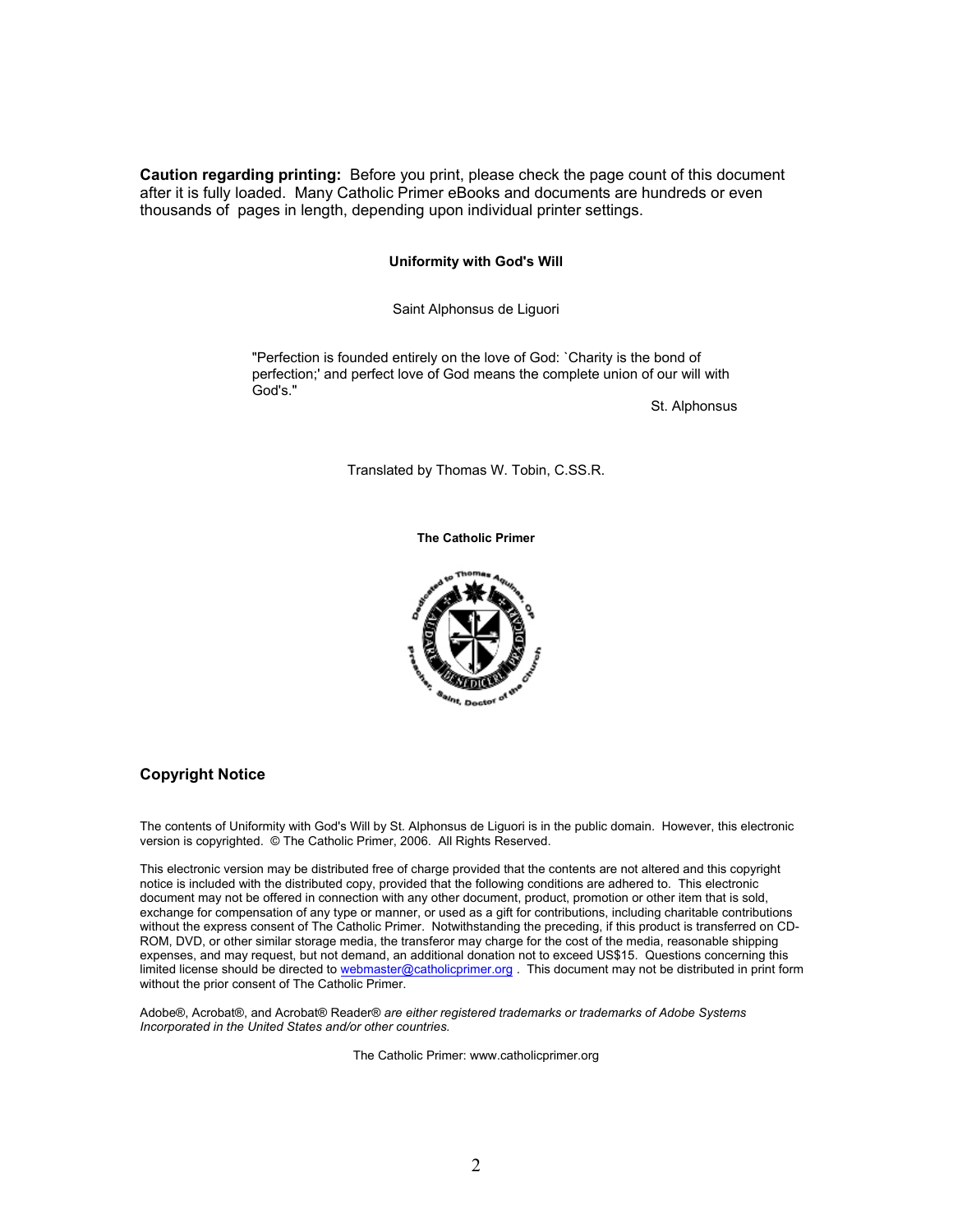### **Table of Contents**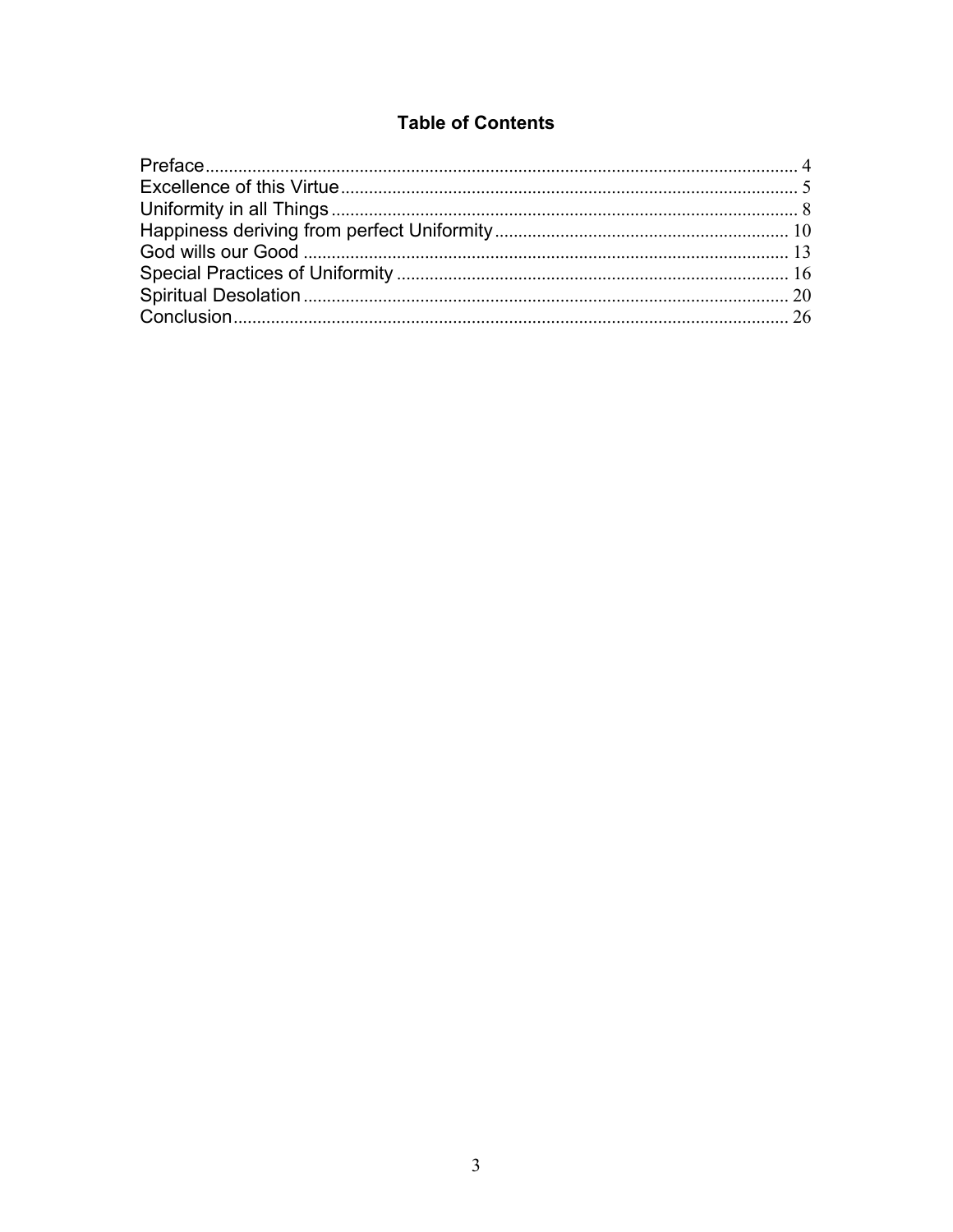#### **Preface**

<span id="page-3-0"></span>In Volume 1, Opere Ascetiche di S. Alfonso M. de Liguori, Roma, 1933, "Uniformity with God's Will" is included as one of three works under the heading, "Lesser Works on Divine Love." There is no preface in the Italian original. However, it has been thought well to provide one here.

Prof. Candido M. Romano<sup>[1](#page-3-1)</sup> says this brochure was written probably in 1755, as appears from a letter by the Saint, under date of Nov. 2, 1755, to Sister Giannastasio, at Cava. Romano goes on to say:

"This (i.e. God's will) was for Alphonsus a theme of predilection, a theme dearest to his heart. Just as St. Ignatius stressed `the greater glory of God,' St. Alphonsus in all his works, gave prominence to `the greater good pleasure of God.' Most likely the occasion that brought forth this treatise was the death, in 1753, of Father Paul Cafaro, C.SS.R., St. Alphonsus' confessor and director. The death of this worthy priest deeply affected the Saint and he expressed his sentiments in a poem on God's will. The wide acclaim it received may have suggested to him the thought that a tract on the same subject would be helpful to the souls of others. If this be true, his surmise proved correct, for the appearance of his subsequent pamphlet was greeted with instant favor."

Cardinal Villecourt, in his Life of St. Alphonsus, quotes long passages from this pamphlet and ends by saying: "Our Saint frequently read it himself and when his sight had failed he arranged to have it read to him by others."

This brochure bears the stamp of Alphonsian simplicity of style and solidity of doctrine. Moreover the instances he cites from the lives of the saints have a gentle graciousness and contain a fragrance that is redolent of the Fioretti of St. Francis of Assisi.

Through God's grace and our Lady's prayers may a diligent reading of the book bring us far along the way of perfection by the cultivation of uniformity with God's holy will!

THOMAS W. TOBIN, C.SS.R.

Oct. 16, 1952.

Feast of St. Gerard Majella, C.SS.R.

<span id="page-3-1"></span> <sup>1</sup> Saggio Storico di Prof. Candido M. Romano, Roma Libreria Salesiano, 1896.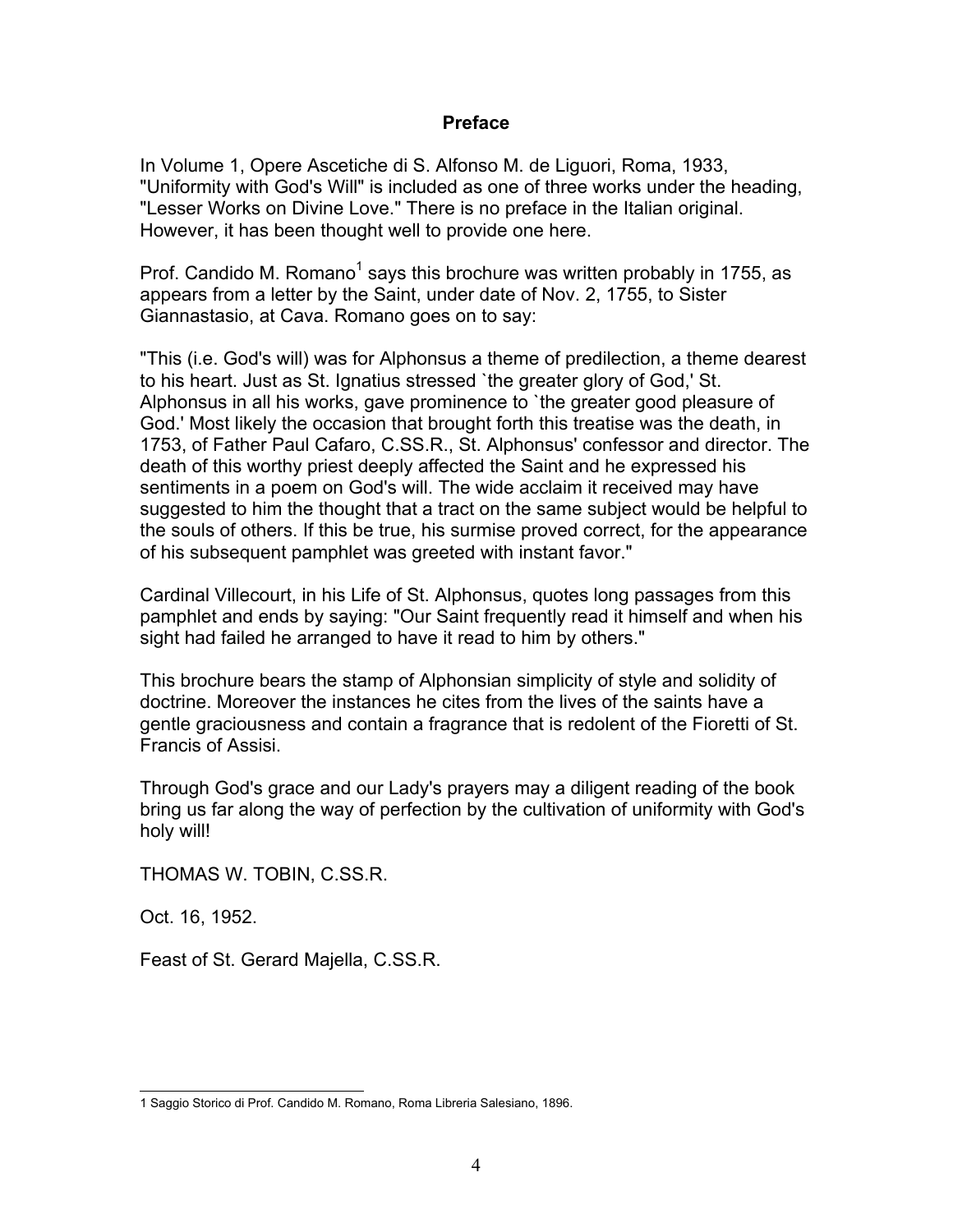#### **Excellence of this Virtue**

<span id="page-4-0"></span>Perfection is founded entirely on the love of God: "Charity is the bond of perfection;<sup>["2](#page-4-1)</sup> and perfect love of God means the complete union of our will with God's: "The principal effect of love is so to unite the wills of those who love each other as to make them will the same things."<sup>[3](#page-4-2)</sup> It follows then, that the more one unites his will with the divine will, the greater will be his love of God. Mortification, meditation, receiving Holy Communion, acts of fraternal charity are all certainly pleasing to God--but only when they are in accordance with his will. When they do not accord with God's will, he not only finds no pleasure in them, but he even rejects them utterly and punishes them.

To illustrate:--A man has two servants. One works unremittingly all day long-- but according to his own devices; the other, conceivably, works less, but he does do what he is told. This latter of course is going to find favor in the eyes of his master; the other will not. Now, in applying this example, we may ask: Why should we perform actions for God's glory if they are not going to be acceptable to him? God does not want sacrifices, the prophet Samuel told King Saul, but he does want obedience to his will: "Doth the Lord desire holocausts and victims, and not rather that the voice of the Lord should be obeyed? For obedience is better than sacrifices; and to hearken, rather than to offer the fat of rams. Because it is like the sin of witchcraft to rebel; and like the crime of idolatry to refuse to obey."<sup>4</sup> Theman who follows his own will independently of God's, is guilty of a kind of idolatry. Instead of adoring God's will, he, in a certain sense, adores his own.

The greatest glory we can give to God is to do his will in everything. Our Redeemer came on earth to glorify his heavenly Father and to teach us by his example how to do the same. St. Paul represents him saying to his eternal Father: "Sacrifice and oblation thou wouldst not: But a body thou hast fitted to me ... Then said I: Behold I come to do thy will, O God."<sup>5</sup> Thou hast refused the victims offered thee by man; thou dost will that I sacrifice my body to thee. Behold me ready to do thy will.

Our Lord frequently declared that he had come on earth not to do his own will, but solely that of his Father: "I came down from heaven, not to do my own will, but the will of him that sent me."<sup>[6](#page-4-5)</sup> He spoke in the same strain in the garden when he went forth to meet his enemies who had come to seize him and to lead him to death: "But that the world may know that I love the Father: and as the Father hath given me commandment, so do I; arise and let us go hence."<sup>[7](#page-4-6)</sup> Furthermore,

<span id="page-4-1"></span> <sup>2</sup> Col. 3:14

<span id="page-4-2"></span><sup>3</sup> St. Denis Areop. De Div. Nom. c. 4.

<span id="page-4-3"></span><sup>4 1</sup> Kings, 15:22, 23.

<span id="page-4-4"></span><sup>5</sup> Hab. 10:5-7.

<span id="page-4-5"></span><sup>6</sup> John 6:38.

<span id="page-4-6"></span><sup>7</sup> John 14:31.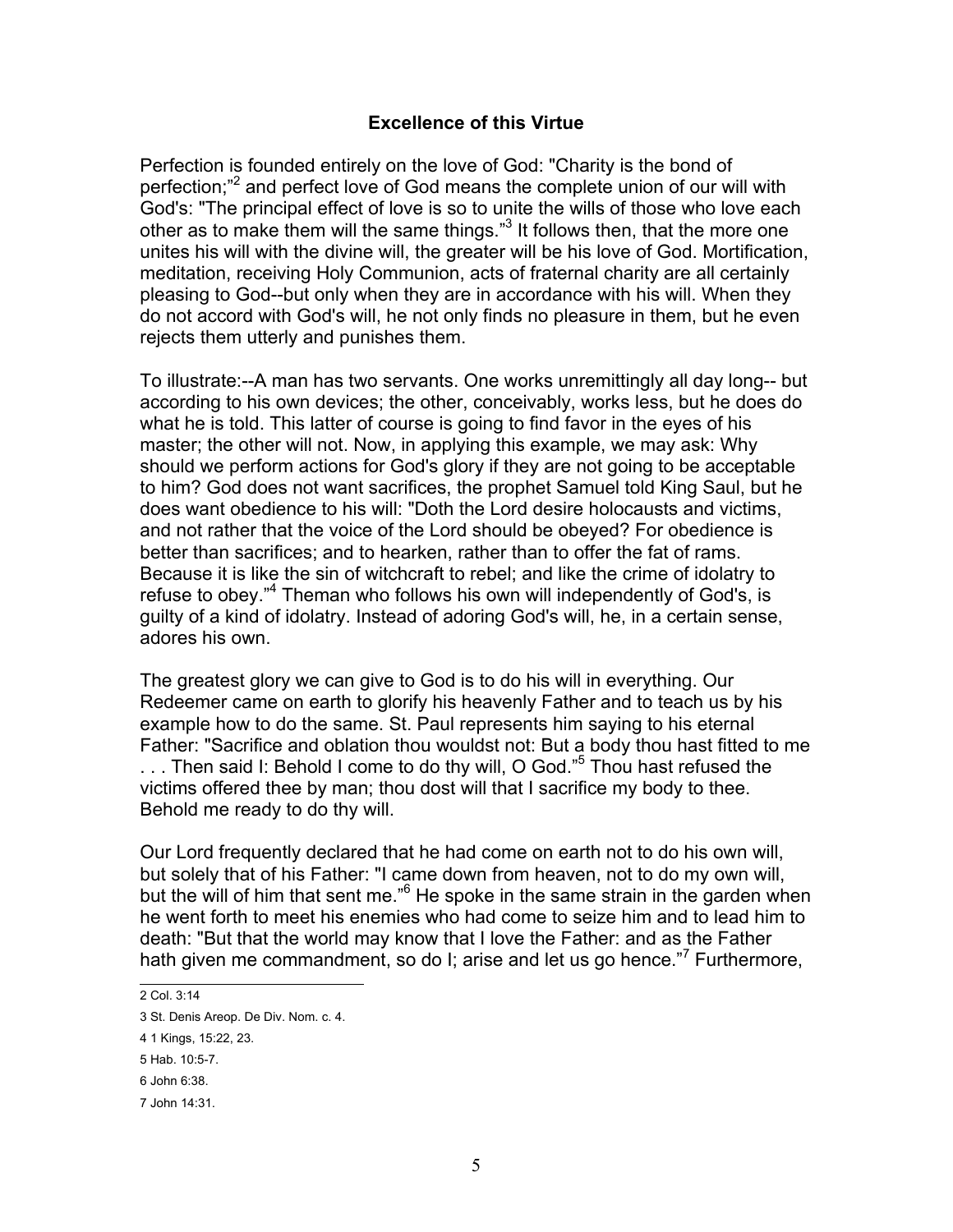he said he would recognize as his brother, him who would do his will: "Whosoever shall do the will of my Father who is in heaven, he is my brother.["8](#page-5-0)

To do God's will--this was the goal upon which the saints constantly fixed their gaze. They were fully persuaded that in this consists the entire perfection of the soul. Blessed Henry Suso used to say: "It is not God's will that we should abound in spiritual delights, but that in all things we should submit to his holy will." $\mathbb{S}$ "Those who give themselves to prayer," says St. Teresa, "should concentrate solely on this: the conformity of their wills with the divine will. They should be convinced that this constitutes their highest perfection. The more fully they practice this, the greater the gifts they will receive from God, and the greater the progress they will make in the interior life.["10](#page-5-2) A certain Dominican nun was vouchsafed a vision of heaven one day. She recognized there some persons she had known during their mortal life on earth. It was told her these souls were raised to the sublime heights of the seraphs on account of the uniformity of their wills with that of God's during their lifetime here on earth. Blessed Henry Suso, mentioned above, said of himself: "I would rather be the vilest worm on earth by God's will, than be a seraph by my own."<sup>[11](#page-5-3)</sup>

During our sojourn in this world, we should learn from the saints now in heaven, how to love God. The pure and perfect love of God they enjoy there, consists in uniting themselves perfectly to his will. It would be the greatest delight of the seraphs to pile up sand on the seashore or to pull weeds in a garden for all eternity, if they found out such was God's will. Our Lord himself teaches us to ask to do the will of God on earth as the saints do it in heaven: "Thy will be done on earth as it is in heaven." $12$ 

Because David fulfilled all his wishes, God called him a man after his own heart: "I have found David . . . a man according to my own heart, who shall do all my wills."<sup>13</sup> David was always ready to embrace the divine will, as he frequently protested: "My heart is ready, O God, my heart is ready."[14](#page-5-6) He asked God for one thing alone—to teach him to do his will: "Teach me to do thy will."<sup>[15](#page-5-7)</sup>

A single act of uniformity with the divine will suffices to make a saint. Behold while Saul was persecuting the Church, God enlightened him and converted him. What does Saul do? What does he say? Nothing else but to offer himself to do

<span id="page-5-0"></span> <sup>8</sup> Matt. 12:50.

<span id="page-5-1"></span><sup>9</sup> Bl.H. Suso L 2, c. 4.

<span id="page-5-2"></span><sup>10</sup> St. Teresa, Obras 4:27, 28.

<span id="page-5-3"></span><sup>11</sup> Suso, Serm. 2. (Opera Colon Agrip.)

<span id="page-5-4"></span><sup>12</sup> Matt. 6:10.

<span id="page-5-5"></span><sup>13</sup> Acts 13:22.

<span id="page-5-6"></span><sup>14</sup> Ps. 56:8.

<span id="page-5-7"></span><sup>15</sup> Ps. 142:10.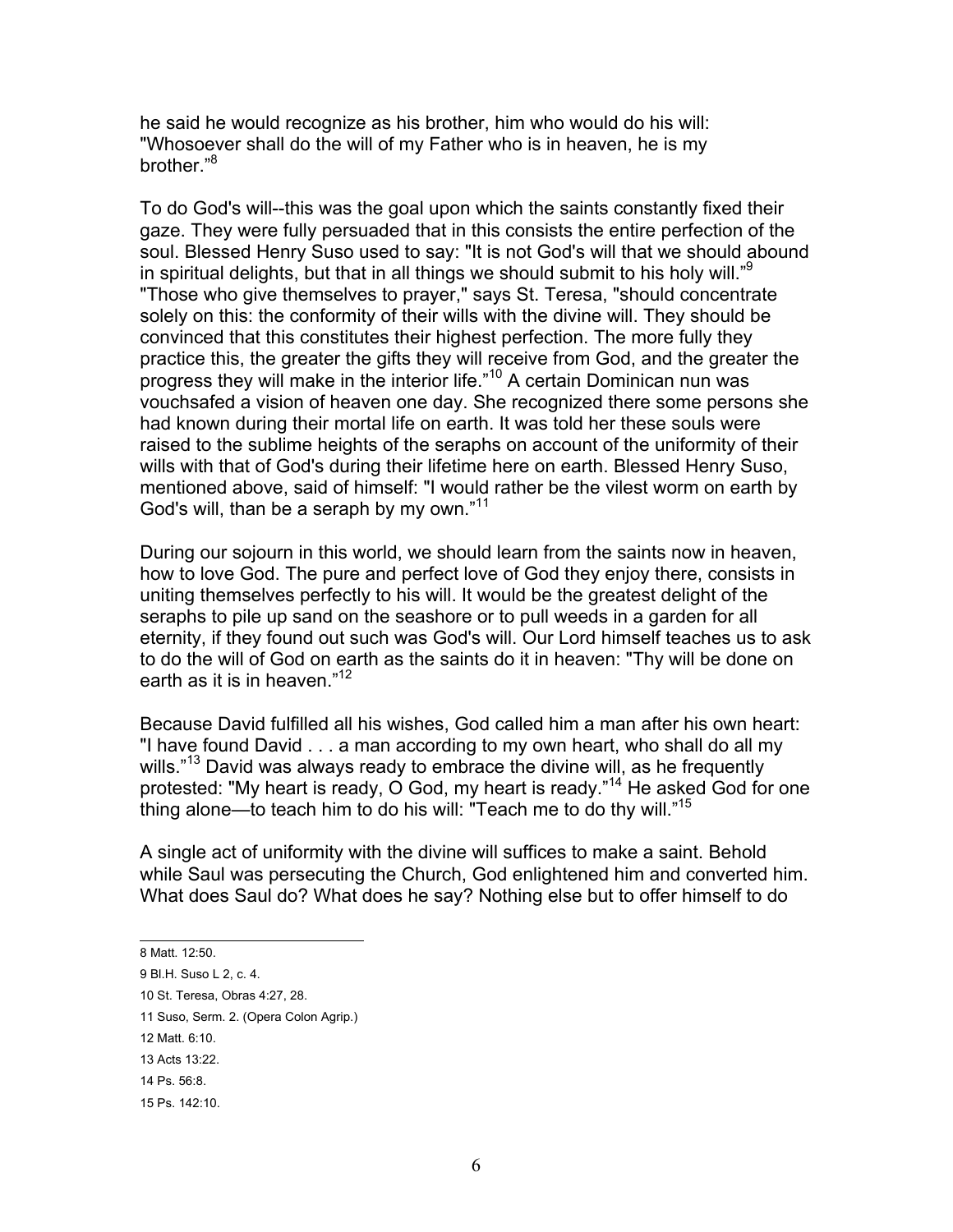God's will: "Lord, what wilt thou have me to do?"<sup>16</sup> In return the Lord calls him a vessel of election and an apostle of the gentiles: "This man is to me a vessel of election, to carry my name before the gentiles."[17](#page-6-1) Absolutely true—because he who gives his will to God, gives him everything. He who gives his goods in alms, his blood in scourgings, his food in fasting, gives God what he has. But he who gives God his will, gives himself, gives everything he is. Such a one can say: "Though I am poor, Lord, I give thee all I possess; but when I say I give thee my will, I have nothing left to give thee." This is just what God does require of us: "My son, give me thy heart."<sup>18</sup> St. Augustine's comment is: "There is nothing more pleasing we can offer God than to say to him: 'Possess thyself of us'.<sup>719</sup> We cannot offer God anything more pleasing than to say: Take us, Lord, we give thee our entire will. Only let us know thy will and we will carry it out.

If we would completely rejoice the heart of God, let us strive in all things to conform ourselves to his divine will. Let us not only strive to conform ourselves, but also to unite ourselves to whatever dispositions God makes of us. Conformity signifies that we join our wills to the will of God. Uniformity means more--it means that we make one will of God's will and ours, so that we will only what God wills; that God's will alone, is our will. This is the summit of perfection and to it we should always aspire; this should be the goal of all our works, desires, meditations and prayers. To this end we should always invoke the aid of our holy patrons, our guardian angels, and above all, of our mother Mary, the most perfect of all the saints because she most perfectly embraced the divine will.

<span id="page-6-0"></span> <sup>16</sup> Acts, 9:6.

<span id="page-6-1"></span><sup>17</sup> Ibid.

<span id="page-6-2"></span><sup>18</sup> Prov. 23:26.

<span id="page-6-3"></span><sup>19</sup> St. August. in Ps. 131:3.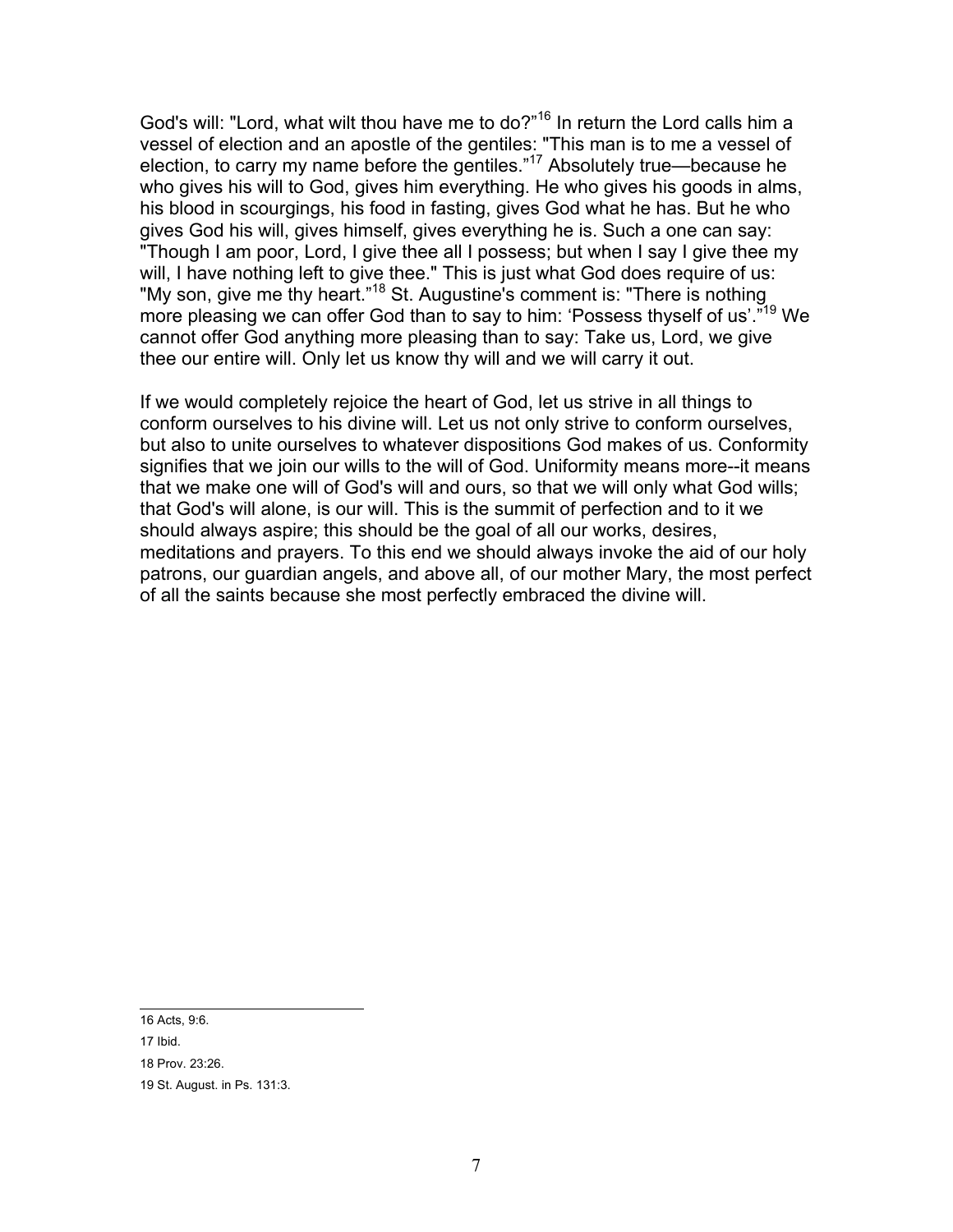#### **Uniformity in all Things**

<span id="page-7-0"></span>The essence of perfection is to embrace the will of God in all things, prosperous or adverse. In prosperity, even sinners find it easy to unite themselves to the divine will; but it takes saints to unite themselves to God's will when things go wrong and are painful to self-love. Our conduct in such instances is the measure of our love of God. St. John of Avila used to say: "One 'Blessed be God' in times of adversity, is worth more than a thousand acts of gratitude in times of prosperity.["20](#page-7-1)

Furthermore, we must unite ourselves to God's will not only in things that come to us directly from his hands, such as sickness, desolation, poverty, death of relatives, but likewise in those we suffer from man--for example, contempt, injustice, loss of reputation, loss of temporal goods and all kinds of persecution. On these occasions we must remember that whilst God does not will the sin, he does will our humiliation, our poverty, or our mortification, as the case may be. It is certain and of faith, that whatever happens, happens by the will of God: "I am the Lord forming the light and creating the darkness, making peace and creating evil."<sup>21</sup> From God come all things, good as well as evil. We call adversities evil; actually they are good and meritorious, when we receive them as coming from God's hands: "Shall there be evil in a city which the Lord hath not done?"<sup>22</sup> "Good things and evil, life and death, poverty and riches are from God." $23$ 

It is true, when one offends us unjustly, God does not will his sin, nor does he concur in the sinner's bad will; but God does, in a general way, concur in the material action by which such a one strikes us, robs us or does us an injury, so that God certainly wills the offense we suffer and it comes to us from his hands. Thus the Lord told David he would be the author of those things he would suffer at the hands of Absalom: "I will raise up evils against thee out of thy own house, and I will take thy wives before thy face and give them to thy neighbor. $^{24}$  Hence too God told the Jews that in punishment for their sins, he would send the Assyrians to plunder them and spread destruction among them: "The Assyrian is the rod and staff of my anger  $\dots$  I will send him to take away the spoils."<sup>25</sup> "Assyrian wickedness served as God's scourge for the Hebrews"<sup>26</sup> is St. Augustine's comment on this text. And our Lord himself told St. Peter that his sacred passion came not so much from man as from his Father: "The chalice which my Father hath given me, shall I not drink it?"<sup>[27](#page-7-8)</sup>

<span id="page-7-6"></span>25 Isaias, 10:5, 6.

<span id="page-7-1"></span> <sup>20</sup> St. John Avil. Letters 41.

<span id="page-7-2"></span><sup>21</sup> Isaias 45:6, 7.

<span id="page-7-3"></span><sup>22</sup> Amos, 3:6.

<span id="page-7-4"></span><sup>23</sup> Eccli. 11:14.

<span id="page-7-5"></span><sup>24 2</sup> Kings, 12:11.

<span id="page-7-7"></span><sup>26</sup> St. Aug. in Ps. 73.

<span id="page-7-8"></span><sup>27</sup> St. John, 18:11.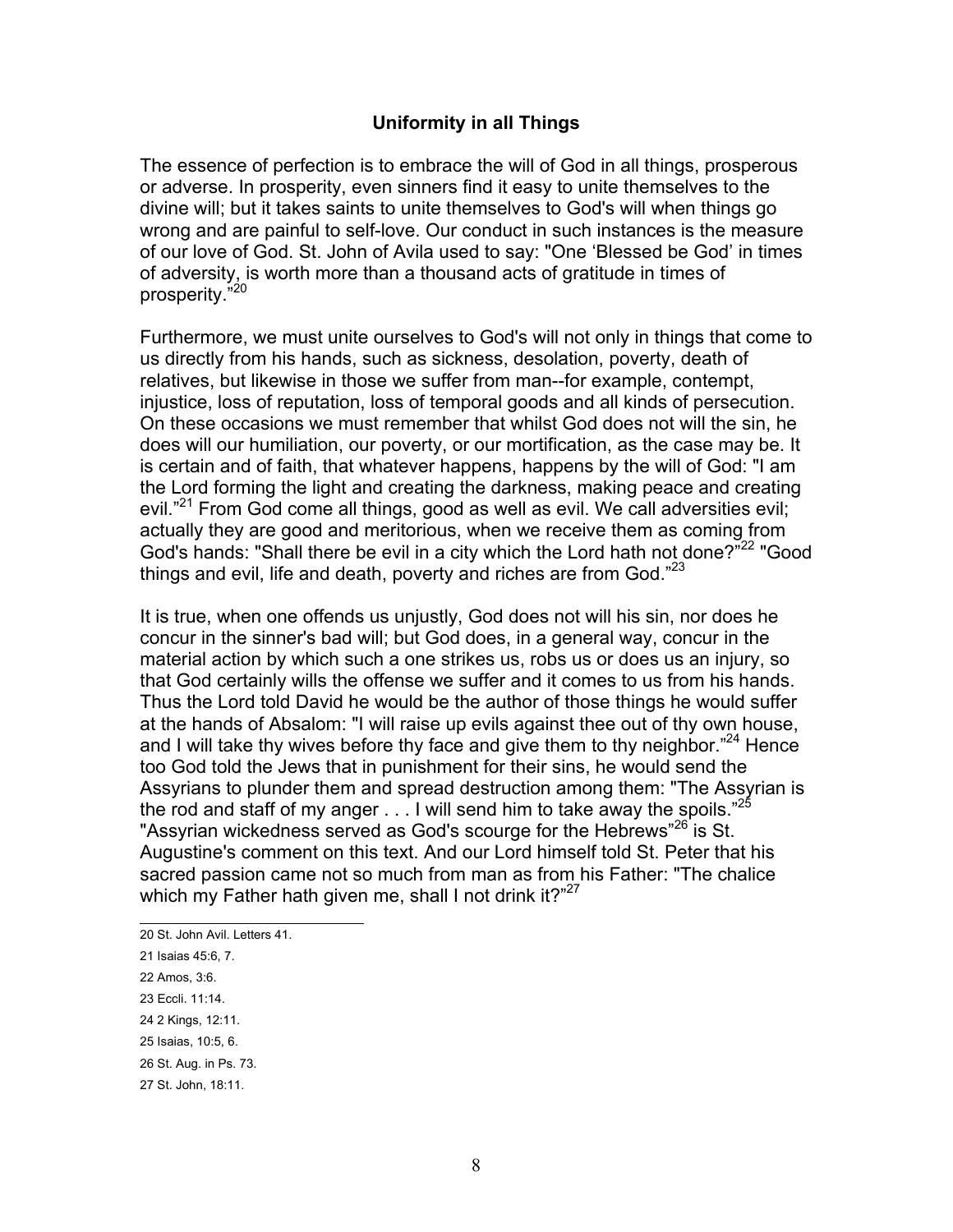When the messenger came to announce to Job that the Sabeans had plundered his goods and slain his children, he said: "The Lord gave and the Lord taketh away."<sup>28</sup> He did not say: "The Lord hath given me my children and my possessions, and the Sabeans have taken them away." He realized that adversity had come upon him by the will of God. Therefore he added: "As it hath pleased the Lord, so is it done. Blessed be the name of the Lord."<sup>29</sup> We must not therefore consider the afflictions that come upon us as happening by chance or solely from the malice of men; we should be convinced that what happens, happens by the will of God. Apropos of this it is related that two martyrs, Epictetus and Atho, being put to the torture by having their bodies raked with iron hooks and burnt with flaming torches, kept repeating: "Work thy will upon us, O Lord." Arrived at the place of execution, they exclaimed: "Eternal God, be thou blessed in that thy will has been entirely accomplished in us."<sup>30</sup>

Cesarius points up what we have been saying by offering this incident in the life of a certain monk: Externally his religious observance was the same as that of the other monks, but he had attained such sanctity that the mere touch of his garments healed the sick. Marveling at these deeds, since his life was no more exemplary than the lives of the other monks, the superior asked him one day what was the cause of these miracles.

He replied that he too was mystified and was at a loss how to account for such happenings. "What devotions do you practice?" asked the abbot. He answered that there was little or nothing special that he did beyond making a great deal of willing only what God willed, and that God had given him the grace of abandoning his will totally to the will of God.

"Prosperity does not lift me up, nor adversity cast me down," added the monk. "I direct all my prayers to the end that God's will may be done fully in me and by me." "That raid that our enemies made against the monastery the other day, in which our stores were plundered, our granaries put to the torch and our cattle driven off --did not this misfortune cause you any resentment?" queried the abbot.

"No, Father," came the reply. "On the contrary, I returned thanks to God--as is my custom in such circumstances--fully persuaded that God does all things, or permits all that happens, for his glory and for our greater good; thus I am always at peace, no matter what happens." Seeing such uniformity with the will of God, the abbot no longer wondered why the monk worked so many miracles. $31$ 

<span id="page-8-0"></span> <sup>28</sup> Job. 1:21.

<span id="page-8-1"></span><sup>29</sup> Ibid.

<span id="page-8-2"></span><sup>30</sup> ML (Vitae Patrum) 73-402, etc.

<span id="page-8-3"></span><sup>31</sup> Caesarius: Dial. distin. 10: cap. 9.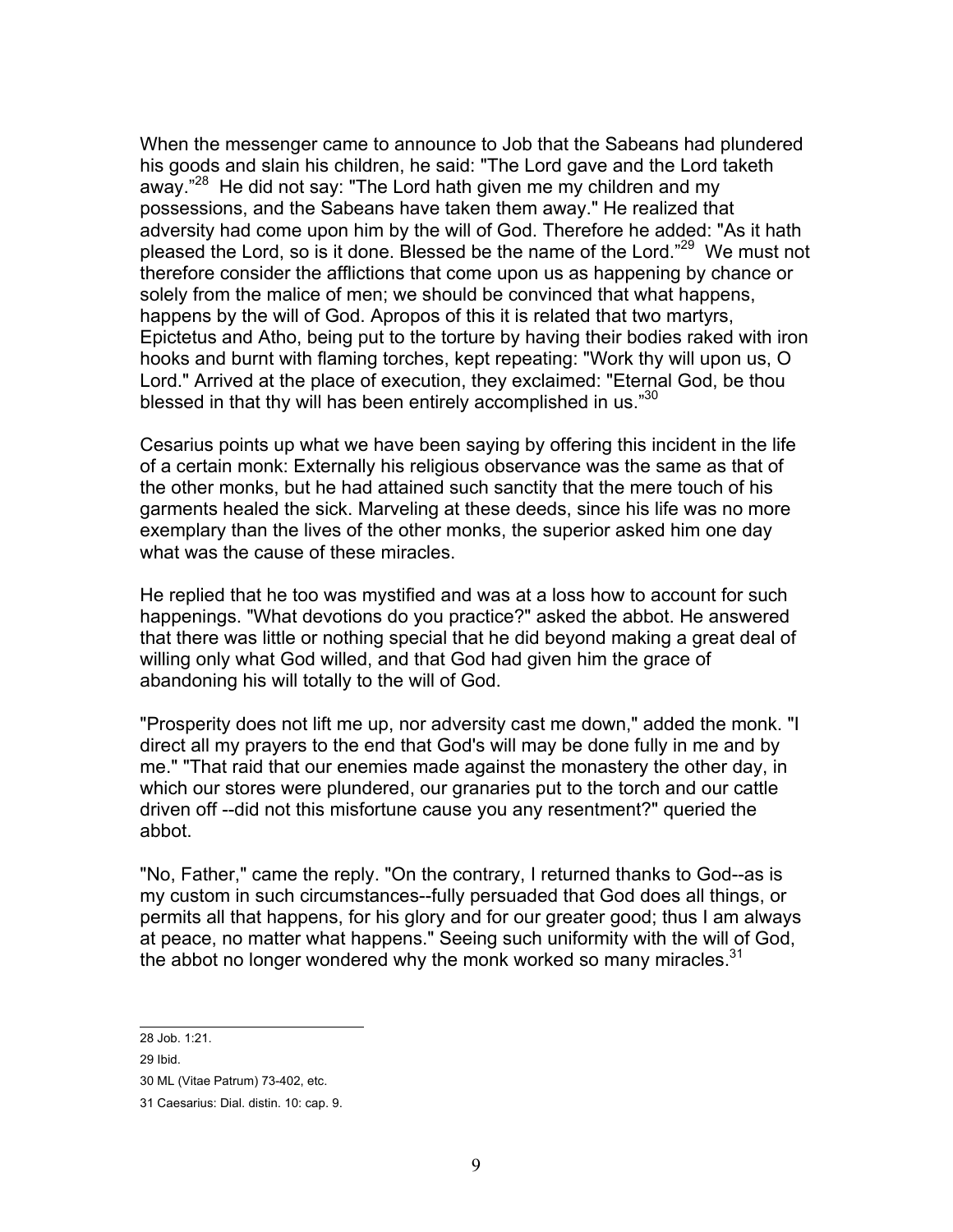#### **Happiness deriving from perfect Uniformity**

<span id="page-9-0"></span>Acting according to this pattern, one not only becomes holy but also enjoys perpetual serenity in this life. Alphonsus the Great, King of Aragon, being asked one day whom he considered the happiest person in the world, answered: "He who abandons himself to the will of God and accepts all things, prosperous and adverse, as coming from his hands."[32](#page-9-1) "To those that love God, all things work together unto good.<sup>"33</sup> Those who love God are always happy, because their whole happiness is to fulfill, even in adversity, the will of God. Afflictions do not mar their serenity, because by accepting misfortune, they know they give pleasure to their beloved Lord: "Whatever shall befall the just man, it shall not make him sad."<sup>34</sup> Indeed, what can be more satisfactory to a person than to experience the fulfillment of all his desires? This is the happy lot of the man who wills only what God wills, because everything that happens, save sin, happens through the will of God.

There is a story to this effect in the "Lives of the Fathers" about a farmer whose crops were more plentiful than those of his neighbors. On being asked how this happened with such unvarying regularity, he said he was not surprised because he always had the kind of weather he wanted. He was asked to explain. He said: "It is so because I want whatever kind of weather God wants, and because I do, he gives me the harvests I want."<sup>35</sup> If souls resigned to God's will are humiliated, says Salvian<sup>36</sup>, they want to be humiliated; if they are poor, they want to be poor; in short, whatever happens is acceptable to them, hence they are truly at peace in this life. In cold and heat, in rain and wind, the soul united to God says: "I want it to be warm, to be cold, windy, to rain, because God wills it."

This is the beautiful freedom of the sons of God, and it is worth vastly more than all the rank and distinction of blood and birth, more than all the kingdoms in the world. This is the abiding peace which, in the experience of the saints, "surpasseth all understanding."[37](#page-9-6) It surpasses all pleasures rising from gratification of the senses, from social gatherings, banquets and other worldly amusements; vain and deceiving as they are, they captivate the senses for the time being, but bring no lasting contentment; rather they afflict man in the depth of his soul where alone true peace can reside.

Solomon, who tasted to satiety all the pleasures of the world and found them bitter, voiced his disillusionment thus: "But this also is vanity and vexation of spirit."<sup>38</sup> "A fool,"says the Holy Spirit, "is changed as the moon; but a holy man

<span id="page-9-1"></span> <sup>32</sup> Anton. Panorm. De Dictis Alph. Bk. 4.

<span id="page-9-2"></span><sup>33</sup> Rom. 8:28.

<span id="page-9-3"></span><sup>34</sup> Prov. 12:21.

<span id="page-9-4"></span><sup>35</sup> Vitae Patrum. Exact citation unknown.

<span id="page-9-5"></span><sup>36</sup> St. Salvian. De Gubern. Dei. Bk 1. no. 2.

<span id="page-9-6"></span><sup>37</sup> Phil. 4:7.

<span id="page-9-7"></span><sup>38</sup> Eccles. 4:16.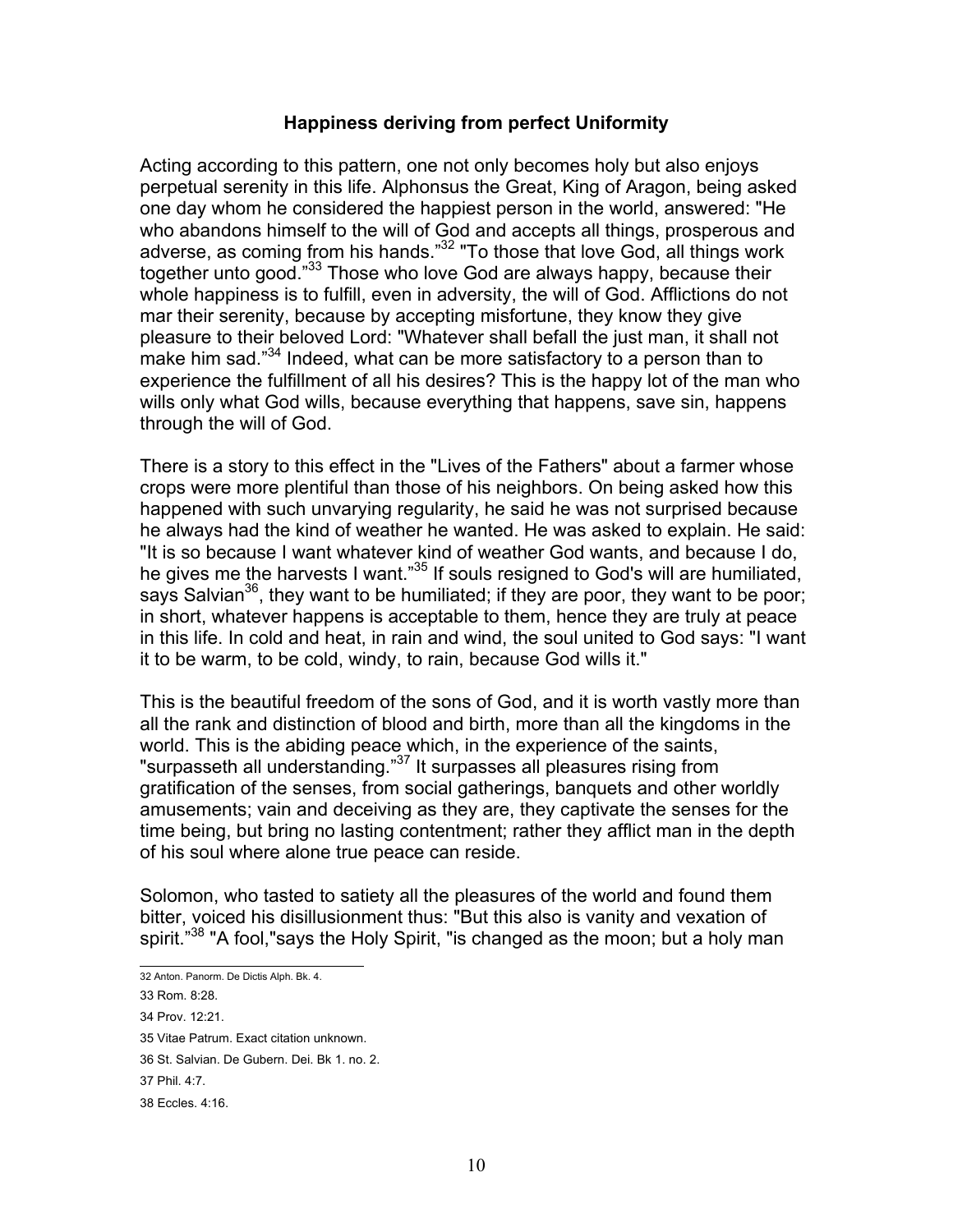continueth in wisdom as the sun."<sup>39</sup> The fool, that is, the sinner, is as changeable as the moon, which today waxes and tomorrow wanes; today he laughs, tomorrow he cries; today he is meek as a lamb, tomorrow cross as a bear. Why? Because his peace of mind depends on the prosperity or the adversity he meets; he changes with the changes in the things that happen to him. The just man is like the sun, constant in his serenity, no matter what betides him. His calmness of soul is founded on his union with the will of God; hence he enjoys unruffled peace. This is the peace promised by the angel of the Nativity: "And on earth, peace to men of good will."<sup>40</sup> Who are these "men of good will" if not those whose wills are united to the infinitely good and perfect will of God? "The good, and the acceptable, and the perfect will of God."<sup>[41](#page-10-2)</sup>

By uniting themselves to the divine will, the saints have enjoyed paradise by anticipation in this life. Accustoming themselves to receive all things from the hands of God, says St. Dorotheus,  $42$  the men of old maintained continual serenity of soul. St. Mary Magdalene of Pazzi derived such consolation at hearing the words "will of God," that she usually fell into an ecstasy of love.<sup>43</sup> The instances of jangling irritation that are bound to arise will not fail to make surface impact on the senses. This however will be experienced only in the inferior part of the soul; in the superior part will reign peace and tranquillity as long as our will remains united with God's. Our Lord assured his apostles: "Your joy no man shall take from you  $\ldots$  Your joy shall be full."<sup>44</sup> He who unites his will to God's experiences a full and lasting joy: full, because he has what he wants, as was explained above; lasting, because no one can take his joy from him, since no one can prevent what God wills from happening.

The devout Father John Tauler<sup>45</sup> relates this personal experience: For years he had prayed God to send him someone who would teach him the real spiritual life. One day, at prayer, he heard a voice saying: "Go to such and such a church and you will have the answer to your prayers." He went and at the door of the church he found a beggar, barefooted and in rags. He greeted the mendicant saying: "Good day, my friend."

"Thank you, sir, for your kind wishes, but I do not recall ever having had a `bad' day."

"Then God has certainly given you a very happy life."

<span id="page-10-0"></span> <sup>39</sup> Eccus. 27:12.

<span id="page-10-1"></span><sup>40</sup> Luke 2:14.

<span id="page-10-2"></span><sup>41</sup> Rom. 12:2.

<span id="page-10-3"></span><sup>42</sup> St. Doroth. Doctrina 7:4 & 6.

<span id="page-10-4"></span><sup>43</sup> Puccine, Vita. Part. 1. chap 59.

<span id="page-10-5"></span><sup>44</sup> John, 16:22 & 24.

<span id="page-10-6"></span><sup>45</sup> Tauler, Serm. De Fest. page 473 foll.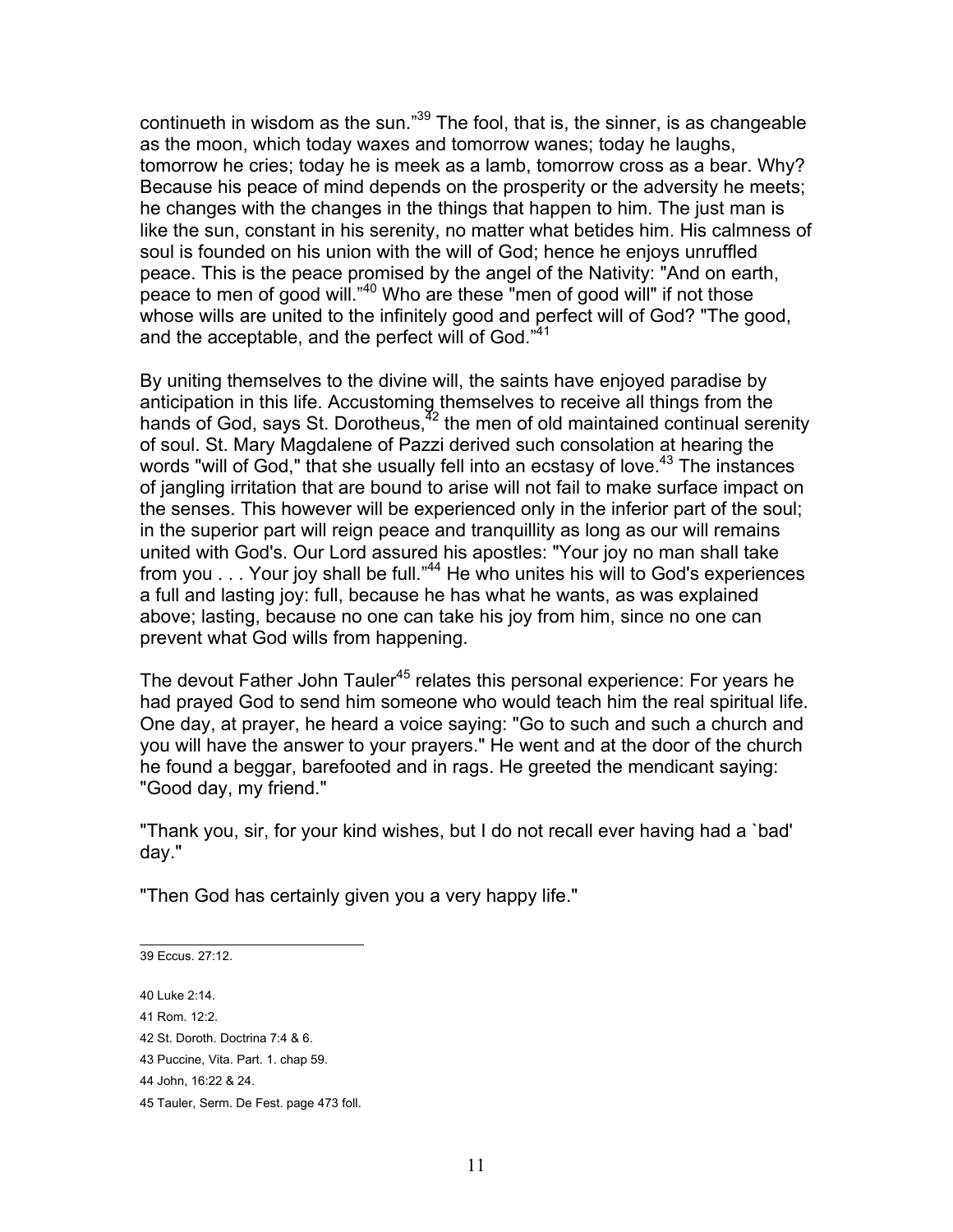"That is very true, sir. I have never been unhappy. In saying this I am not making any rash statement either. This is the reason: When I have nothing to eat, I give thanks to God; when it rains or snows, I bless God's providence; when someone insults me, drives me away, or otherwise mistreats me, I give glory to God. I said I've never had an unhappy day, and it's the truth, because I am accustomed to will unreservedly what God wills. Whatever happens to me, sweet or bitter, I gladly receive from his hands as what is best for me. Hence my unvarying happiness."

"Where did you find God?"

"I found him where I left creatures."

"Who are you anyway?"

"I am a king."

"And where is your kingdom?"

"In my soul, where everything is in good order; where the passions obey reason, and reason obeys God."

"How have you come to such a state of perfection?"

"By silence. I practice silence towards men, while I cultivate the habit of speaking with God. Conversing with God is the way I found and maintain my peace of soul."

Union with God brought this poor beggar to the very heights of perfection. In his poverty he was richer than the mightiest monarch; in his sufferings, he was vastly happier than worldlings amid their worldly delights.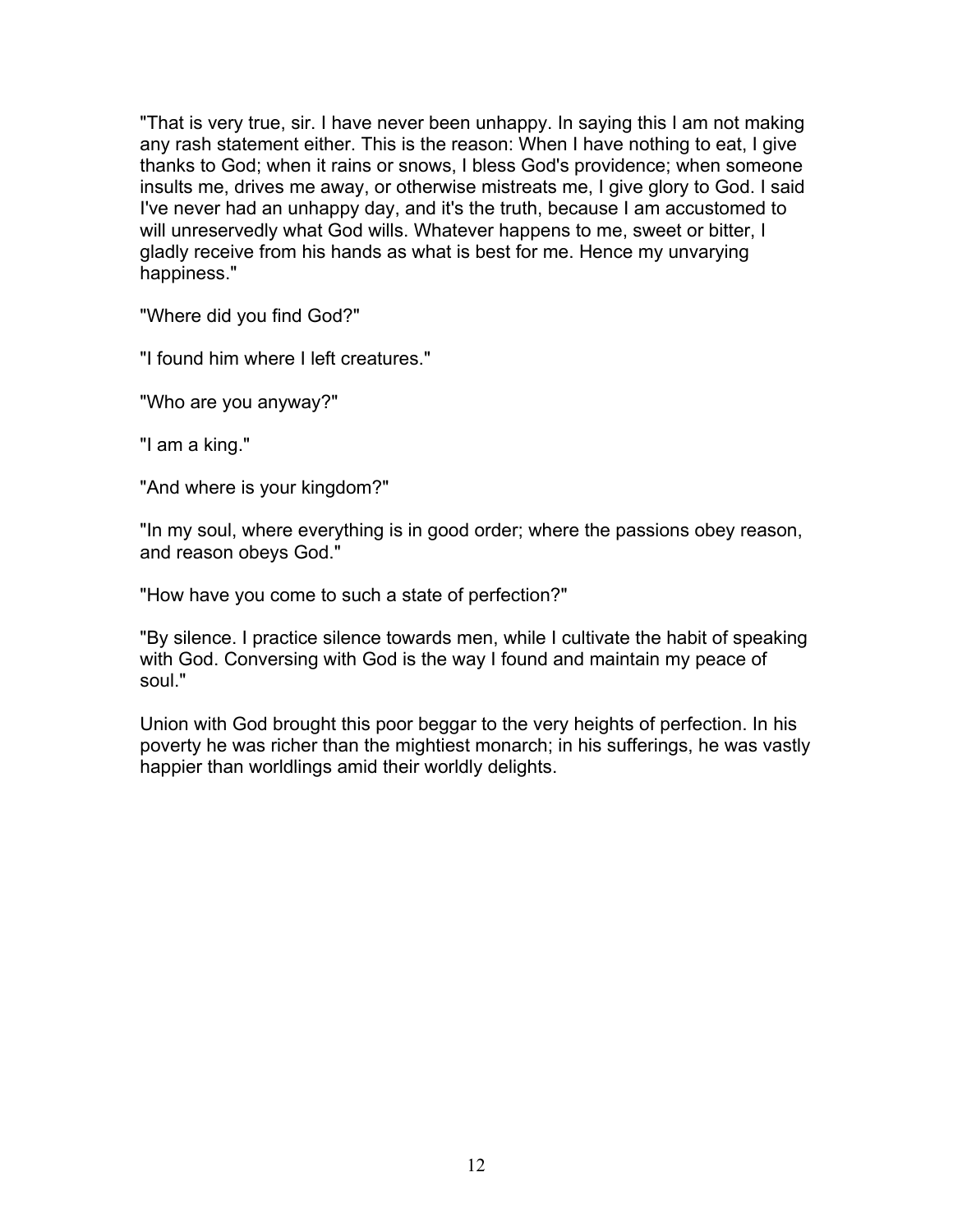#### **God wills our Good**

<span id="page-12-0"></span>O the supreme folly of those who resist the divine will! In God's providence, no one can escape hardship: "Who resisteth his will?"<sup>46</sup> A person, who rails at God in adversity, suffers without merit; moreover by his lack of resignation he adds to his punishment in the next life and experiences greater disquietude of mind in this life: "Who resisteth him and hath had peace?"<sup>47</sup> The screaming rage of the sick man in his pain, the whining complaints of the poor man in his destitution- what will they avail these people, except increase their unhappiness and bring them no relief? "Little man," says St. Augustine, "grow up. What are you seeking in your search for happiness? Seek the one good that embraces all others."<sup>[48](#page-12-3)</sup> Whom do you seek, friend, if you seek not God? Seek him, find him, cleave to him; bind your will to his with bands of steel and you will live always at peace in this life and in the next.

God wills only our good; God loves us more than anybody else can or does love us. His will is that no one should lose his soul, that everyone should save and sanctify his soul: "Not willing that any should perish, but that all should return to penance."[49](#page-12-4) "This is the will of God, your sanctification."[50](#page-12-5) God has made the attainment of our happiness, his glory. Since he is by his nature infinite goodness, and since as St. Leo<sup>51</sup> says goodness is diffusive of itself, God has a supreme desire to make us sharers of his goods and of his happiness. If then he sends us suffering in this life, it is for our own good: "All things work together unto good."<sup>52</sup> Even chastisements come to us, not to crush us, but to make us mend our ways and save our souls: "Let us believe that these scourges of the Lord have happened for our amendment and not for our destruction."<sup>[53](#page-12-8)</sup>

God surrounds us with his loving care lest we suffer eternal damnation: "O Lord, thou hast crowned us as with a shield of thy good will." $54$  He is most solicitous for our welfare: "The Lord is solicitous for me."<sup>55</sup> What can God deny us when he has given us his own son? "He that spared not even his own son, but delivered him up for us all, how hath he not also, with him, given us all things?"<sup>56</sup> Therefore we should most confidently abandon ourselves to all the dispositions of divine providence, since they are for our own good. In all that happens to us, let us say:

<span id="page-12-1"></span> <sup>46</sup> Rom. 9:19.

<span id="page-12-2"></span><sup>47</sup> Job 9:4.

<span id="page-12-3"></span><sup>48</sup> St. Aug. Opera. Cap. 34 ML 40-966.

<span id="page-12-4"></span><sup>49 2</sup> Peter, 3:9.

<span id="page-12-5"></span><sup>50 1</sup> Thes. 4:3.

<span id="page-12-6"></span><sup>51</sup> St. Leo. Serm. de Nat. 2. cap. 1.

<span id="page-12-7"></span><sup>52</sup> Rom. 8:28.

<span id="page-12-8"></span><sup>53</sup> Judith, 8:27.

<span id="page-12-9"></span><sup>54</sup> Ps. 5:13.

<span id="page-12-10"></span><sup>55</sup> Ps. 39:18.

<span id="page-12-11"></span><sup>56</sup> Rom. 8:32.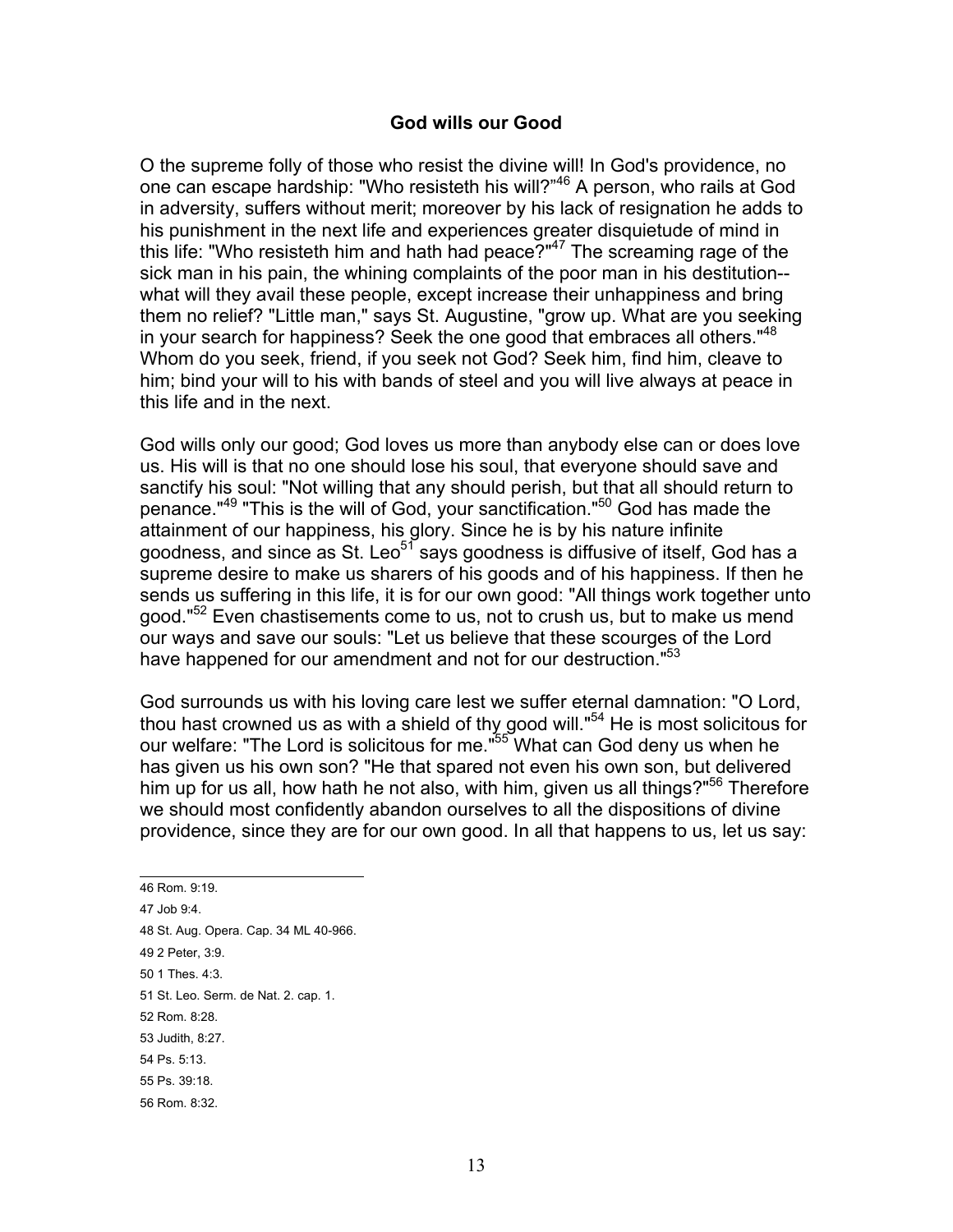"In peace, in the self same I will sleep, and I will rest: Because thou, O Lord, hast singularly settled me in hope."<sup>[57](#page-13-0)</sup>

Let us place ourselves unreservedly in his hands because he will not fail to have care of us: "Casting all your care upon him, for he hath care of you."<sup>58</sup> Let us keep God in our thoughts and carry out his will, and he will think of us and of our welfare. Our Lord said to St. Catherine of Siena, "Daughter, think of me, and I will always think of you." Let us often repeat with the Spouse in the Canticle: "My beloved to me, and I to him."[59](#page-13-2)

St. Niles, abbot, used to say that our petitions should be, not that our wishes be done, but that God's holy will should be fulfilled in us and by us. When, therefore, something adverse happens to us, let us accept it from his hands, not only patiently, but even with gladness, as did the apostles "who went from the presence of the council rejoicing, that they were accounted worthy to suffer for the name of Jesus."[60](#page-13-3) What greater consolation can come to a soul than to know that by patiently bearing some tribulation, it gives God the greatest pleasure in its power? Spiritual writers tell us that though the desire of certain souls to please God by their sufferings is acceptable to him, still more pleasing to him is the union of certain others with his will, so that their will is neither to rejoice nor to suffer, but to hold themselves completely amenable to his will, and they desire only that his holy will be fulfilled.

If, devout soul, it is your will to please God and live a life of serenity in this world, unite yourself always and in all things to the divine will. Reflect that all the sins of your past wicked life happened because you wandered from the path of God's will. For the future, embrace God's good pleasure and say to him in every happening: "Yea, Father, for so it hath seemed good in thy sight."<sup>61</sup> When anything disagreeable happens, remember it comes from God and say at once, "This comes from God" and be at peace: "I was dumb and opened not my mouth, because thou hast done it." Lord, since thou hast done this, I will be silent and accept it. Direct all your thoughts and prayers to this end, to beg God constantly in meditation, Communion, and visits to the Blessed Sacrament that he help you accomplish his holy will. Form the habit of offering yourself frequently to God by saying, "My God, behold me in thy presence; do with me and all that I have as thou pleasest." This was the constant practice of St. Teresa. At least fifty times a day she offered herself to God, placing herself at his entire disposition and good pleasure.

- <span id="page-13-2"></span>59 Cant. 2:6.
- <span id="page-13-3"></span>60 Acts. 5:41.
- <span id="page-13-4"></span>61 Matt. 11:26.

<span id="page-13-0"></span> <sup>57</sup> Ps. 4:9, 10.

<span id="page-13-1"></span><sup>58 1</sup> Peter, 5:7.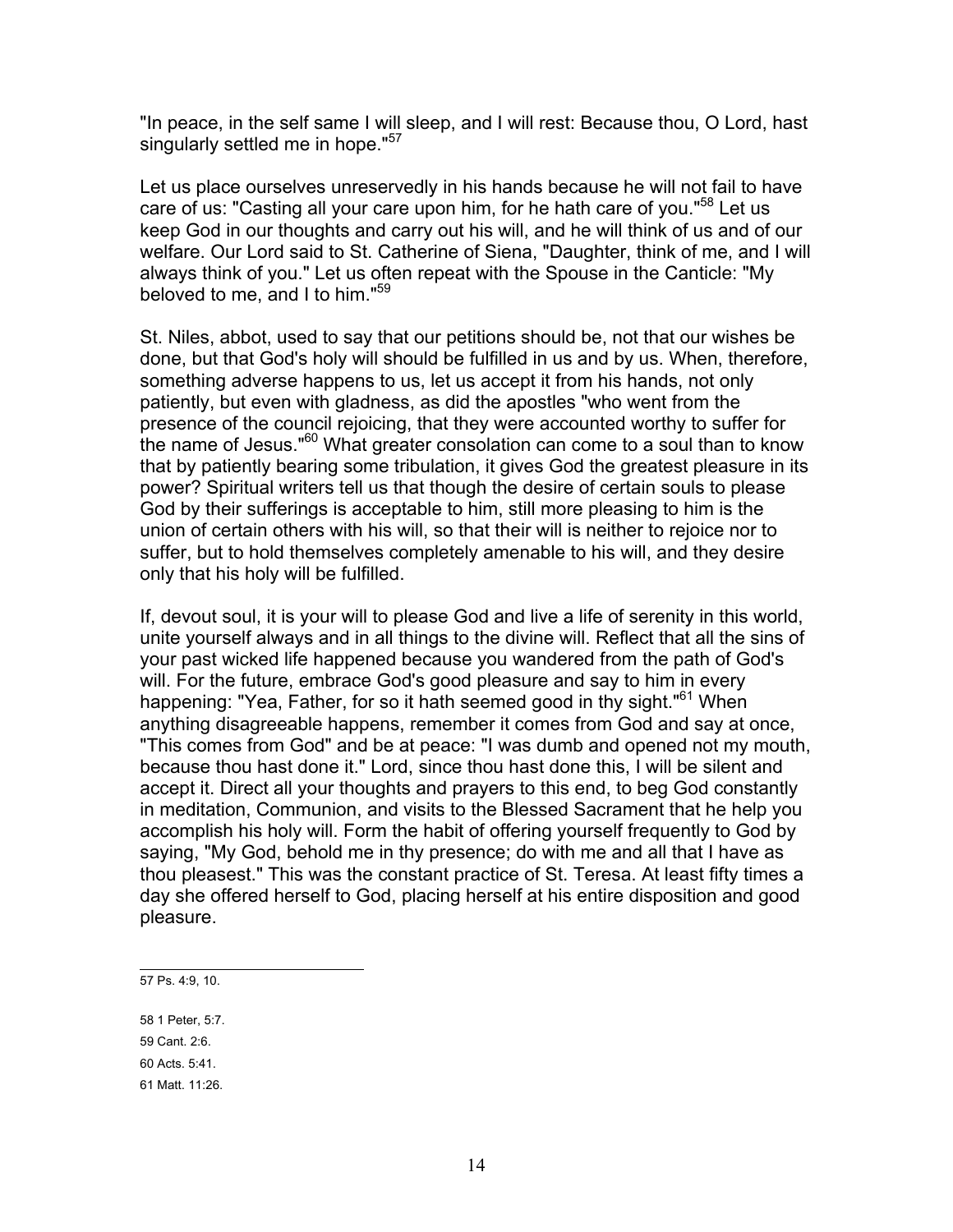How fortunate you, kind reader, if you too act thus! You will surely become a saint. Your life will be calm and peaceful; your death will be happy. At death all our hope of salvation will come from the testimony of our conscience as to whether or not we are dying resigned to God's will. If during life we have embraced everything as coming from God's hands, and if at death we embrace death in fulfillment of God's holy will, we shall certainly save our souls and die the death of saints. Let us then abandon everything to God's good pleasure, because being infinitely wise, he knows what is best for us; and being all-good and allloving –having given his life for us--he wills what is best for us. Let us, as St. Basil counsels us, rest secure in the conviction that beyond the possibility of a doubt, God works to effect our welfare, infinitely better than we could ever hope to accomplish or desire it ourselves.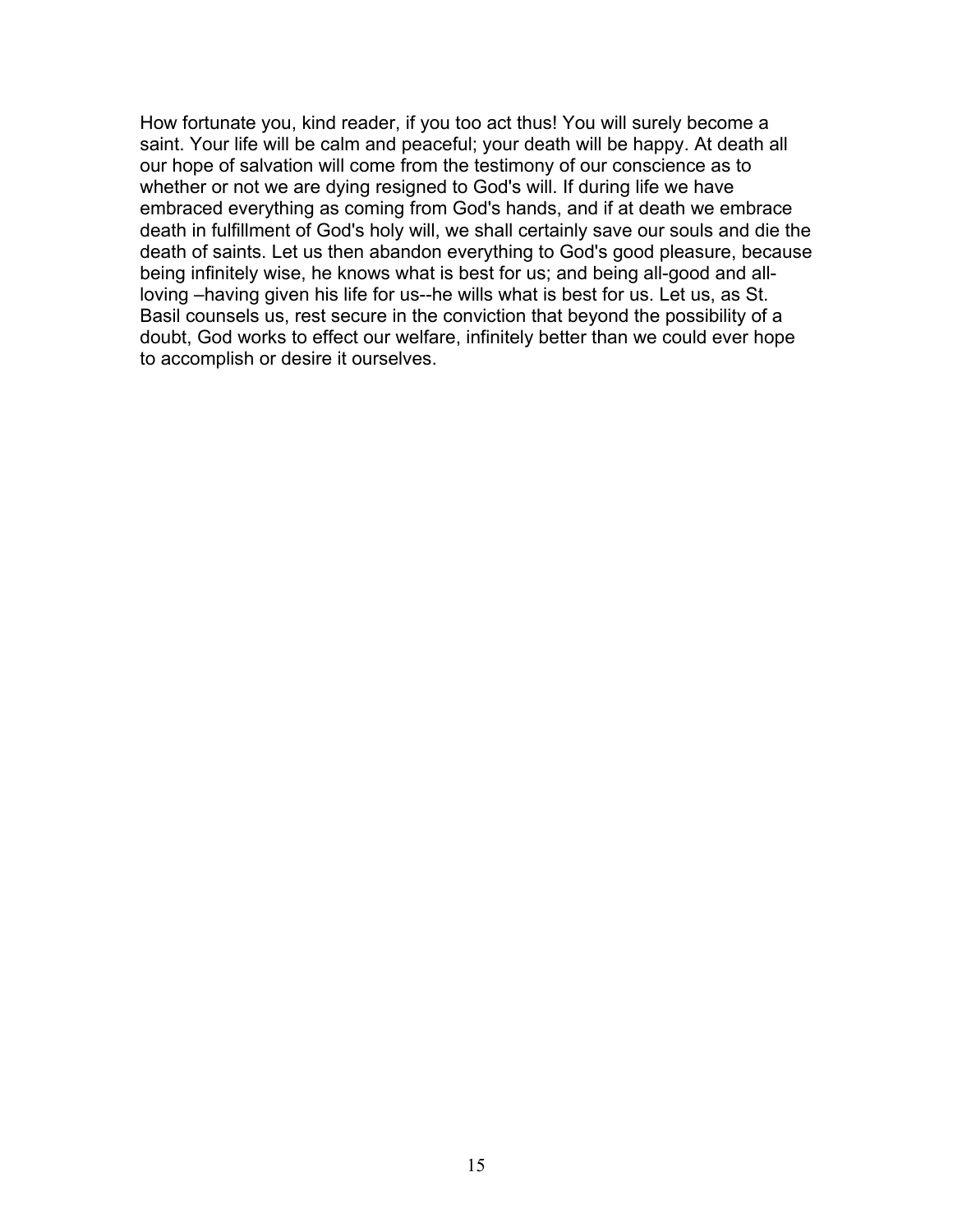#### **Special Practices of Uniformity**

<span id="page-15-0"></span>Let us now take up in a practical way the consideration of those matters in which we should unite ourselves to God's will.

1. In external matters. In times of great heat, cold or rain; in times of famine, epidemics and similar occasions we should refrain from expressions like these: "What unbearable heat!" "What piercing cold!" "What a tragedy!" In these instances we should avoid expressions indicating opposition to God's will. We should want things to be just as they are, because it is God who thus disposes them. An incident in point would be this one: Late one night St. Francis Borgia arrived unexpectedly at a Jesuit house, in a snowstorm. He knocked and knocked on the door, but all to no purpose because the community being asleep, no one heard him. When morning came all were embarrassed for the discomfort he had experienced by having had to spend the night in the open. The saint, however, said he had enjoyed the greatest consolation during those long hours of the night by imagining that he saw our Lord up in the sky dropping the snowflakes down upon him.

2. In personal matters. In matters that affect us personally, let us acquiesce in God's will. For example, in hunger, thirst, poverty, desolation, loss of reputation, let us always say: "Do thou build up or tear down, O Lord, as seems good in thy sight. I am content. I wish only what thou dost wish." Thus too, says Rodriguez, should we act when the devil proposes certain hypothetical cases to us in order to wrest a sinful consent from us, or at least to cause us to be interiorly disturbed. For example: "What would you say or what would you do if some one were to say or do such and such a thing to you?" Let us dismiss the temptation by saying: "By God's grace, I would say or do what God would want me to say or do." Thus we shall free ourselves from imperfection and harassment.

3. Let us not lament if we suffer from some natural defect of body or mind; from poor memory, slowness of understanding, little ability, lameness or general bad health. What claim have we, or what obligation is God under, to give us a more brilliant mind or a more robust body? Who is ever offered a gift and then lays down the conditions upon which he will accept it? Let us thank God for what, in his pure goodness, he has given us and let us be content too with the manner in which he has given it to us.

Who knows? Perhaps if God had given us greater talent, better health, a more personable appearance, we might have lost our souls! Great talent and knowledge have caused many to be puffed up with the idea of their own importance and, in their pride, they have despised others. How easily those who have these gifts fall into grave danger to their salvation! How many on account of physical beauty or robust health have plunged headlong into a life of debauchery! How many, on the contrary, who, by reason of poverty, infirmity or physical deformity, have become saints and have saved their souls, who, given health,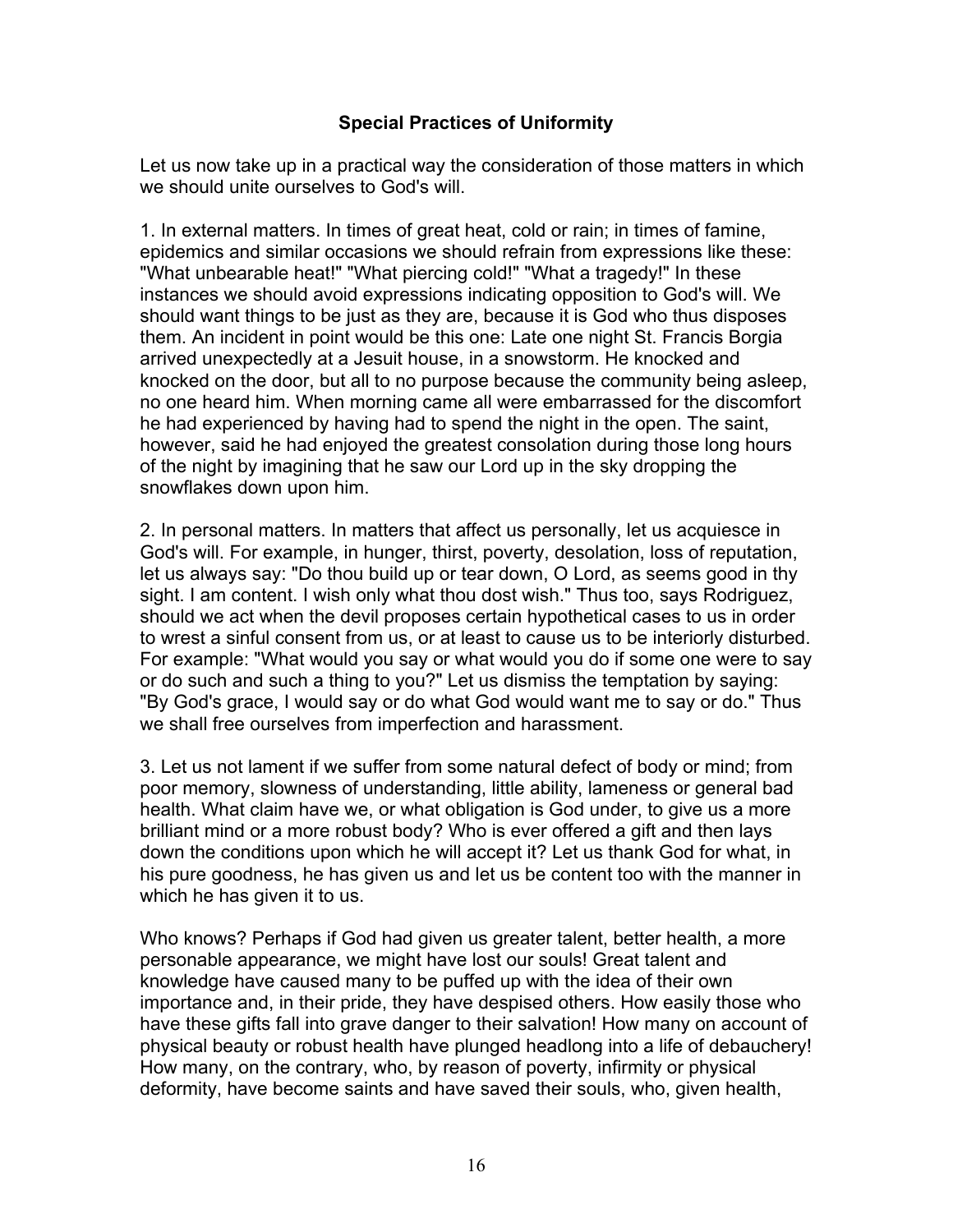wealth or physical attractiveness had else lost their souls! Let us then be content with what God has given us. "But one thing is necessary,"<sup>62</sup> and it is not beauty, not health, not talent. It is the salvation of our immortal souls.

4. It is especially necessary that we be resigned in corporal infirmities. We should willingly embrace them in the manner and for the length of time that God wills. We ought to make use of the ordinary remedies in time of sickness-- such is God's will; but if they are not effective, let us unite ourselves to God's will and this will be better for us than would be our restoration to health. Let us say: "Lord, I wish neither to be well nor to remain sick; I want only what thou wilt." Certainly, it is more virtuous not to repine in times of painful illness; still and all, when our sufferings are excessive, it is not wrong to let our friends know what we are enduring, and also to ask God to free us from our sufferings. Let it be understood, however, that the sufferings here referred to are actually excessive. It often happens that some, on the occasion of a slight illness, or even a slight indisposition, want the whole world to stand still and sympathize with them in their illnesses.

But where it is a case of real suffering, we have the example of our Lord, who, at the approach of his bitter passion, made known his state of soul to his disciples, saying: "My soul is sorrowful even unto death"<sup>63</sup> and besought his eternal Father to deliver him from it: "Father, if it be possible, let this chalice pass from me."<sup>[64](#page-16-2)</sup> But our Lord likewise taught us what we should do when we have made such a petition, when he added: "Nevertheless, not as I will, but as thou wilt."[65](#page-16-3)

How childish the pretense of those who protest they wish for health not to escape suffering, but to serve our Lord better by being able to observe their Rule, to serve the community, go to church, receive Communion, do penance, study, work for souls in the confessional and pulpit! Devout soul, tell me, why do you desire to do these things? To please God? Why then search any further to please God when you are sure God does not wish these prayers, Communions, penances or studies, but he does wish that you suffer patiently this sickness he sends you? Unite then your sufferings to those of our Lord.

"But," you say, "I do not want to be sick for then I am useless, a burden to my Order, to my monastery." But if you are united to and resigned to God's will, you will realize that your superiors are likewise resigned to the dispositions of divine providence, and that they recognize the fact that you are a burden, not through indolence, but by the will of God. Ah, how often these desires and these laments are born, not of the love of God, but of the love of self! How many of them are so many pretexts for fleeing the will of God! Do we want to please God? When we

<span id="page-16-0"></span> <sup>62</sup> Luke, 10:42.

<span id="page-16-1"></span><sup>63</sup> Matt. 26:38.

<span id="page-16-2"></span><sup>64</sup> Matt. 26:39.

<span id="page-16-3"></span><sup>65</sup> Ibid.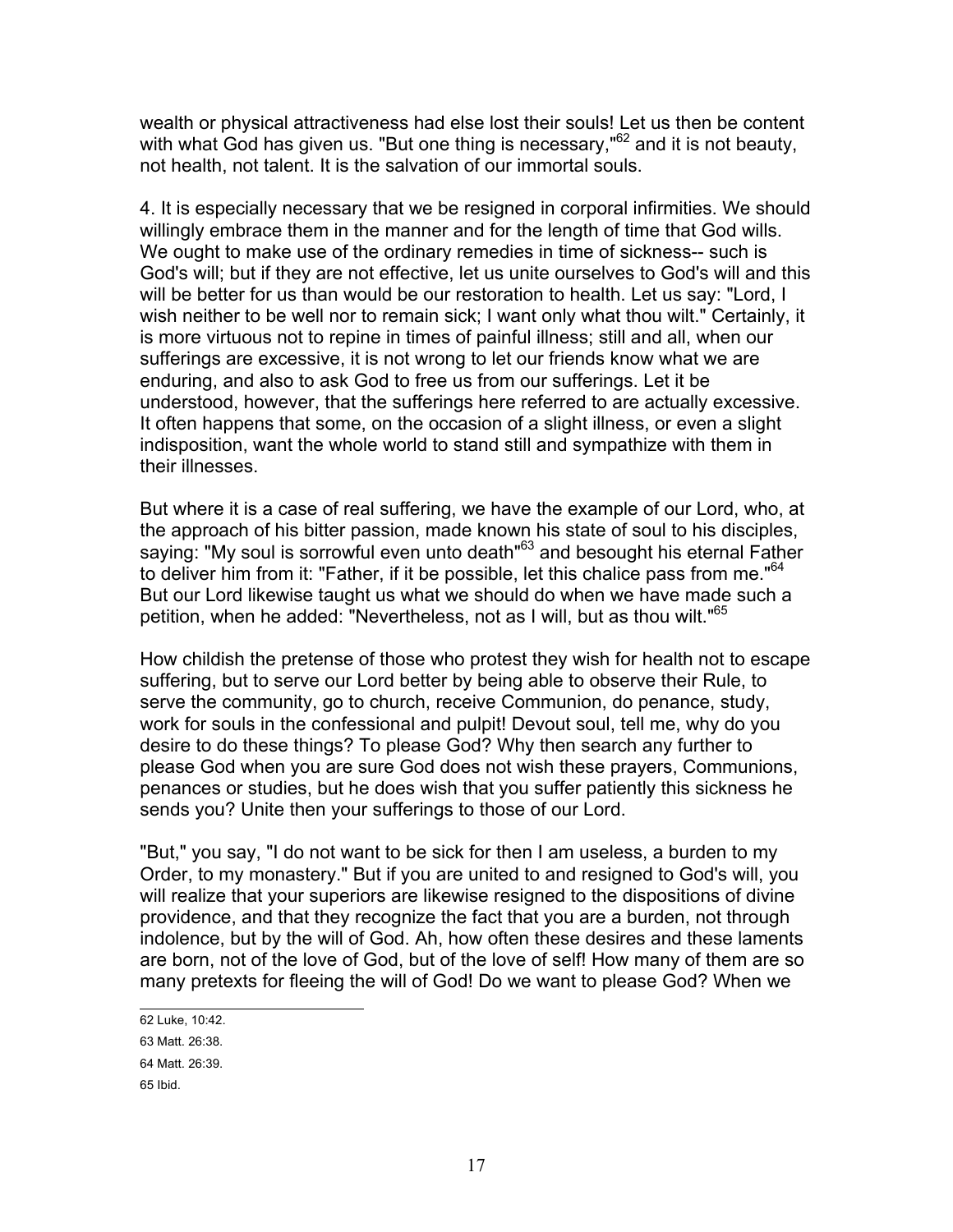find ourselves confined to our sickbed, let us utter this one prayer: "Thy will be done." Let us repeat it time and time again and it will please God more than all our mortifications and devotions. There is no better way to serve God than cheerfully to embrace his holy will.

St. John of Avila once wrote to a sick priest: "My dear friend,--Do not weary yourself planning what you would do if you were well, but be content to be sick for as long as God wishes. If you are seeking to carry out God's will, what difference should it make to you whether you are sick or well?"<sup>66</sup> The saint was perfectly right, for God is glorified not by our works, but by our resignation to, and by our union with, his holy will. In this respect St. Francis de Sales used to say we serve God better by our sufferings than by our actions.

Many times it will happen that proper medical attention or effective remedies will be lacking, or even that the doctor will not rightly diagnose our case. In such instances we must unite ourselves to the divine will which thus disposes of our physical health. The story is told of a client of St. Thomas of Canterbury, who being sick, went to the saint's tomb to obtain a cure. He returned home cured. But then he thought to himself: "Suppose it would be better for my soul's salvation if I remained sick, what point then is there in being well?" In this frame of mind he went back and asked the saint to intercede with God that he grant what would be best for his eternal salvation. His illness returned and he was perfectly content with the turn things had taken, being fully persuaded that God had thus disposed of him for his own good.

There is a similar account by Surio to the effect that a certain blind man obtained the restoration of his sight by praying to St. Bedasto, bishop. Thinking the matter over, he prayed again to his heavenly patron, but this time with the purpose that if the possession of his sight were not expedient for his soul, that his blindness should return. And that is exactly what happened--he was blind again. Therefore, in sickness it is better that we seek neither sickness nor health, but that we abandon ourselves to the will of God so that he may dispose of us as he wishes. However, if we decide to ask for health, let us do so at least always resigned and with the proviso that our bodily health may be conducive to the health of our soul. Otherwise our prayer will be defective and will remain unheard because our Lord does not answer prayers made without resignation to his holy will.

Sickness is the acid test of spirituality, because it discloses whether our virtue is real or sham. If the soul is not agitated, does not break out in lamentations, is not feverishly restless in seeking a cure, but instead is submissive to the doctors and to superiors, is serene and tranquil, completely resigned to God's will, it is a sign that that soul is well-grounded in virtue.

<span id="page-17-0"></span> <sup>66</sup> St. John Avil. Epist. 2.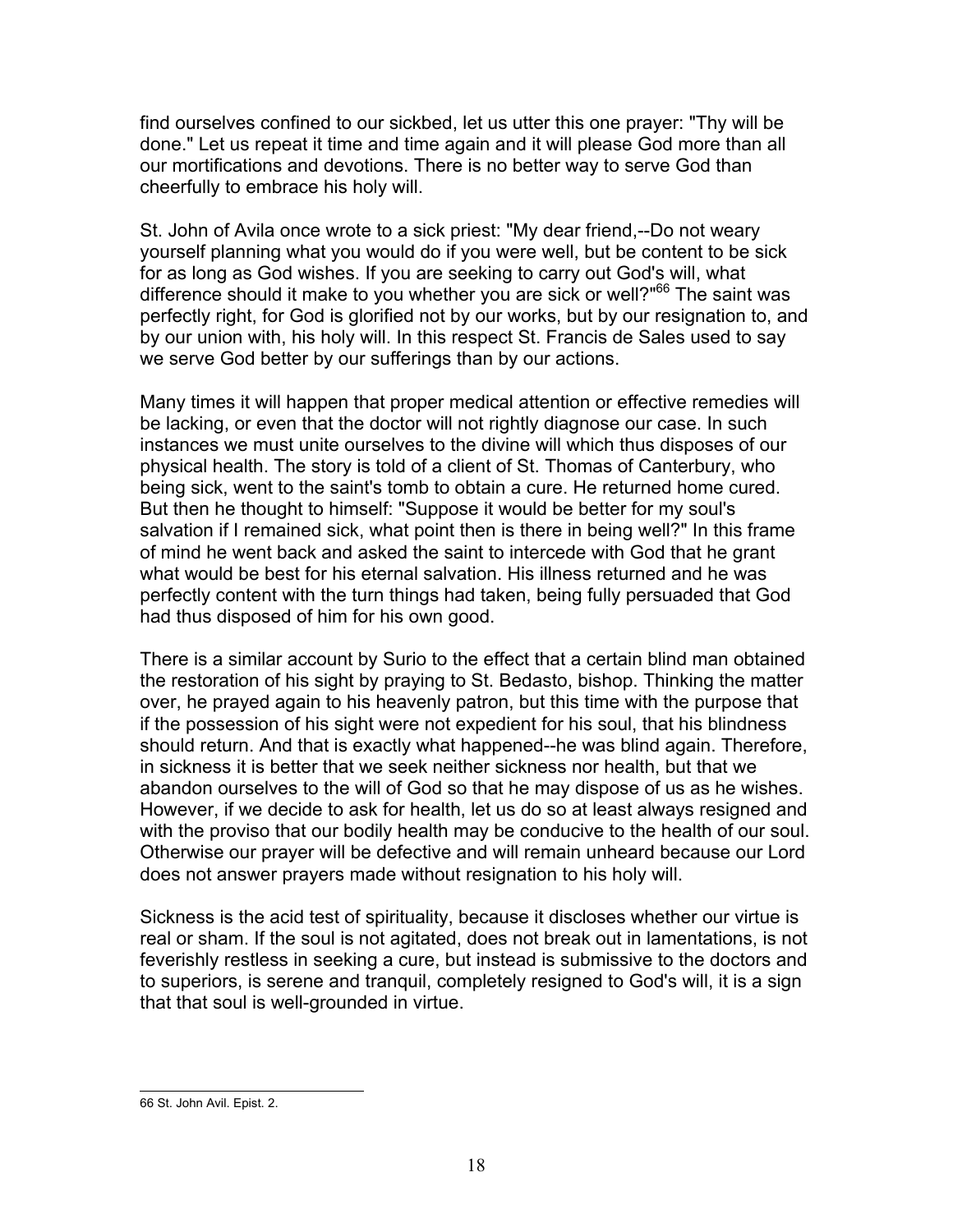What of the whiner who complains of lack of attention? That his sufferings are beyond endurance? That the doctor does not know his business? What of the faint-hearted soul who laments that the hand of God is too heavy upon him?

This story by St. Bonaventure in his "Life of St. Francis" is in point: On a certain occasion when the saint was suffering extraordinary physical pain, one of his religious meaning to sympathize with him, said in his simplicity: "My Father, pray God that he treat you a little more gently, for his hand seems heavy upon you just now." Hearing this, St. Francis strongly resented the unhappy remark of his wellmeaning brother, saying: "My good brother, did I not know that what you have just said was spoken in all simplicity, without realizing the implication of your words, I should never see you again because of your rashness in passing judgment on the dispositions of divine providence." Whereupon, weak and wasted as he was by his illness, he got out of bed, knelt down, kissed the floor and prayed thus: "Lord, I thank thee for the sufferings thou art sending me. Send me more, if it be thy good pleasure. My pleasure is that you afflict me and spare me not, for the fulfillment of thy holy will is the greatest consolation of my life."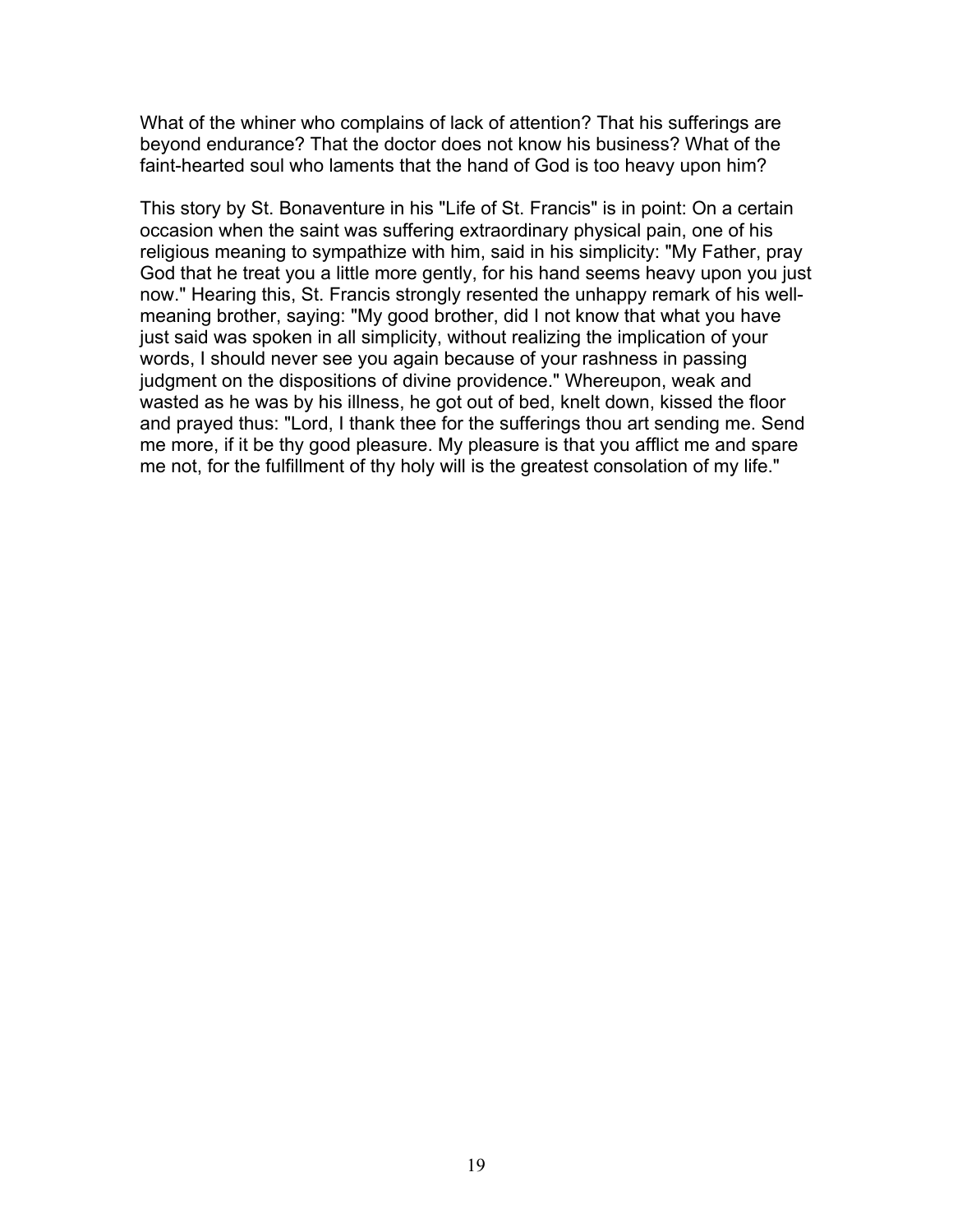#### **Spiritual Desolation**

<span id="page-19-0"></span>We ought to view in the light of God's holy will, the loss of persons who are helpful to us in a spiritual or material way. Pious souls often fail in this respect by not being resigned to the dispositions of God's holy will. Our sanctification comes fundamentally and essentially from God, not from spiritual directors. When God sends us a spiritual director, he wishes us to use him for our spiritual profit; but if he takes him away, he wants us to remain calm and unperturbed and to increase our confidence in his goodness by saying to him: "Lord, thou hast given me this help and now thou dost take it away. Blessed be thy holy will! I beg thee, teach me what I must do to serve thee."

In this manner too, we should receive whatever other crosses God sends us. "But," you reply, "these sufferings are really punishments." The answer to that remark is: Are not the punishments God sends us in this life also graces and benefits? Our offenses against God must be atoned for somehow, either in this life or in the next. Hence we should all make St. Augustine's prayer our own: "Lord, here cut, here burn and spare me not, but spare me in eternity!" Let us say with Job: "Let this be my comfort, that afflicting me with sorrow, he spare not."<sup>[67](#page-19-1)</sup> Having merited hell for our sins, we should be consoled that God chastises us in this life, and animate ourselves to look upon such treatment as a pledge that God wishes to spare us in the next. When God sends us punishments let us say with the high-priest Heli: "It is the Lord, let him do what is good in his sight."<sup>68</sup>

The time of spiritual desolation is also a time for being resigned. When a soul begins to cultivate the spiritual life, God usually showers his consolations upon her to wean her away from the world; but when he sees her making solid progress, he withdraws his hand to test her and to see if she will love and serve him without the reward of sensible consolations. "In this life," as St. Teresa used to say, "our lot is not to enjoy God, but to do his holy will." And again, "Love of God does not consist in experiencing his tendernesses, but in serving him with resolution and humility." And in yet another place, "God's true lovers are discovered in times of aridity and temptation."

Let the soul thank God when she experiences his loving endearments, but let her not repine when she finds herself left in desolation. It is important to lay great stress on this point, because some souls, beginners in the spiritual life, finding themselves in spiritual aridity, think God has abandoned them, or that the spiritual life is not for them; thus they give up the practice of prayer and lose what they have previously gained. The time of aridity is the best time to practice resignation to God's holy will. I do not say you will feel no pain in seeing yourself deprived of the sensible presence of God; it is impossible for the soul not to feel it and lament over it, when even our Lord cried out on the cross: "My God, my God,

<span id="page-19-1"></span> <sup>67</sup> Job, 6:10.

<span id="page-19-2"></span><sup>68 1</sup> Kings, 3:18.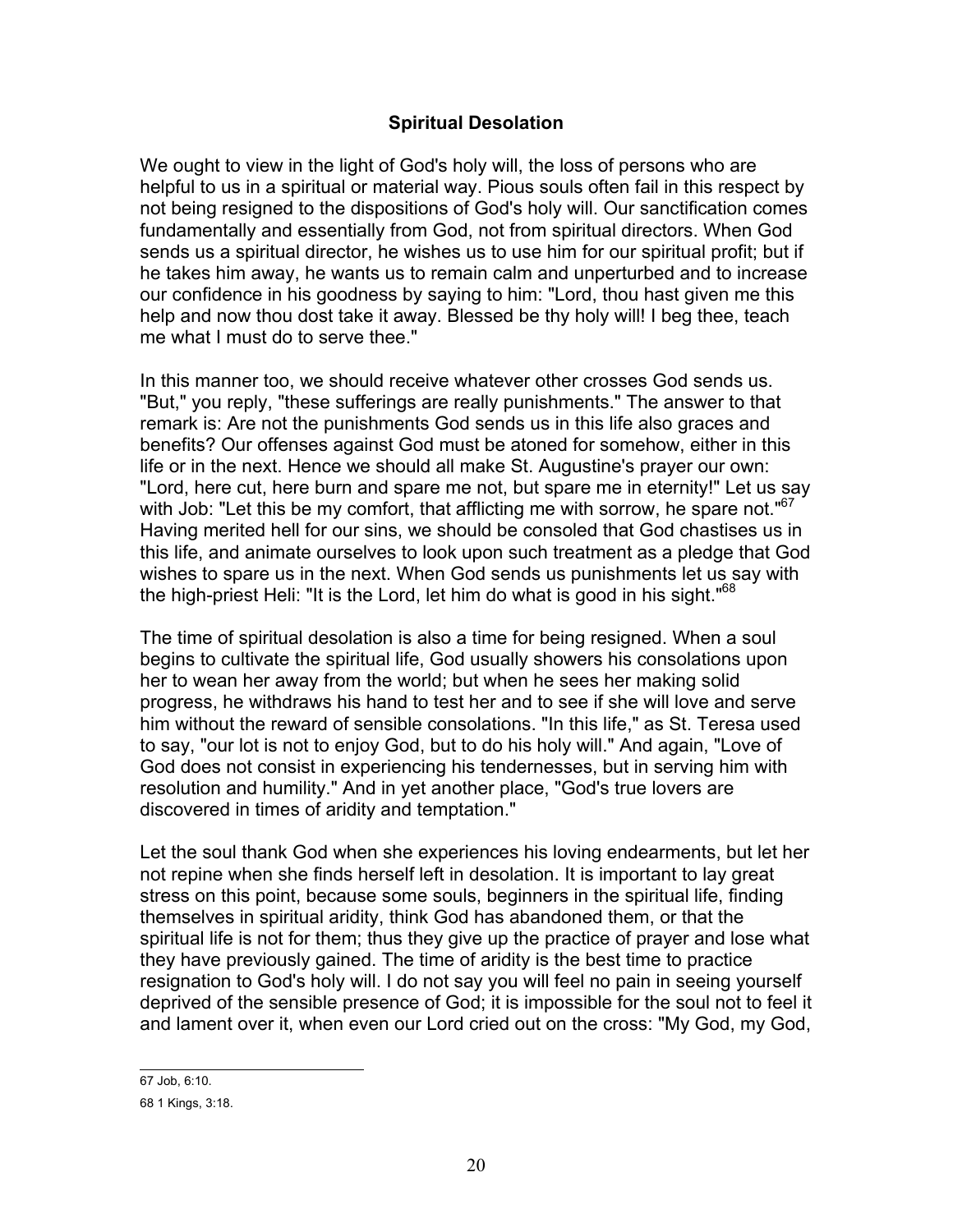why hast thou forsaken me?"<sup>69</sup> In her sufferings, however, the soul should always be resigned to God's will.

The saints have all experienced desolations and abandonment of soul. "How impervious to things spiritual, my heart!" cries a St. Bernard. "No savor in pious reading, no pleasure in meditation nor in prayer!" For the most part it has been the common lot of the saints to encounter aridities; sensible consolations were the exceptions. Such things are rare occurrences granted to untried souls so that they may not halt on the road to sanctity; the real delights and happiness that will constitute their reward are reserved for heaven. This earth is a place of merit which is acquired by suffering; heaven is a place of reward and happiness. Hence, in this life the saints neither desired nor sought the joys of sensible fervor, but rather the fervor of the spirit toughened in the crucible of suffering. "O how much better it is," says St. John of Avila, "to endure aridity and temptation by God's will than to be raised to the heights of contemplation without God's will!"

But you say you would gladly endure desolation if you were certain that it comes from God, but you are tortured by the anxiety that your desolation comes by your own fault and is a punishment for your tepidity. Very well, let us suppose you are right; then get rid of your tepidity and exercise more diligence in the affairs of your soul. But because you are possibly experiencing spiritual darkness, are you going to get all wrought up, give up prayer, and thus make things twice as bad as they are?

Let us assume that this aridity is a punishment for your tepidity. Was it not God who sent it? Accept your desolation, as your just desserts and unite yourself to God's holy will. Did you not say that you merited hell? And now you are complaining? Perhaps you think God should send you consolations! Away with such ideas and be patient under God's hand. Take up your prayers again and continue to walk in the way you have entered upon; for the future, fear lest such laments come from too little humility and too little resignation to the will of God. Therefore be resigned and say: "Lord, I accept this punishment from thy hands, and I accept it for as long as it pleases thee; if it be thy will that I should be thus afflicted for all eternity, I am satisfied." Such a prayer, though hard to make, will be far more advantageous to you than the sweetest sensible consolations.

It is well to remember, however, that aridity is not always a chastisement; at times it is a disposition of divine providence for our greater spiritual profit and to keep us humble. Lest St. Paul become vain on account of the spiritual gifts he had received, the Lord permitted him to be tempted to impurity: "And lest the greatness of the revelations should exalt me, there was given me a sting of my flesh, an angel of Satan to buffet me.["70](#page-20-1)

<span id="page-20-0"></span>69 Matt. 27:46.

<span id="page-20-1"></span><sup>70 2</sup> Cor. 12:7.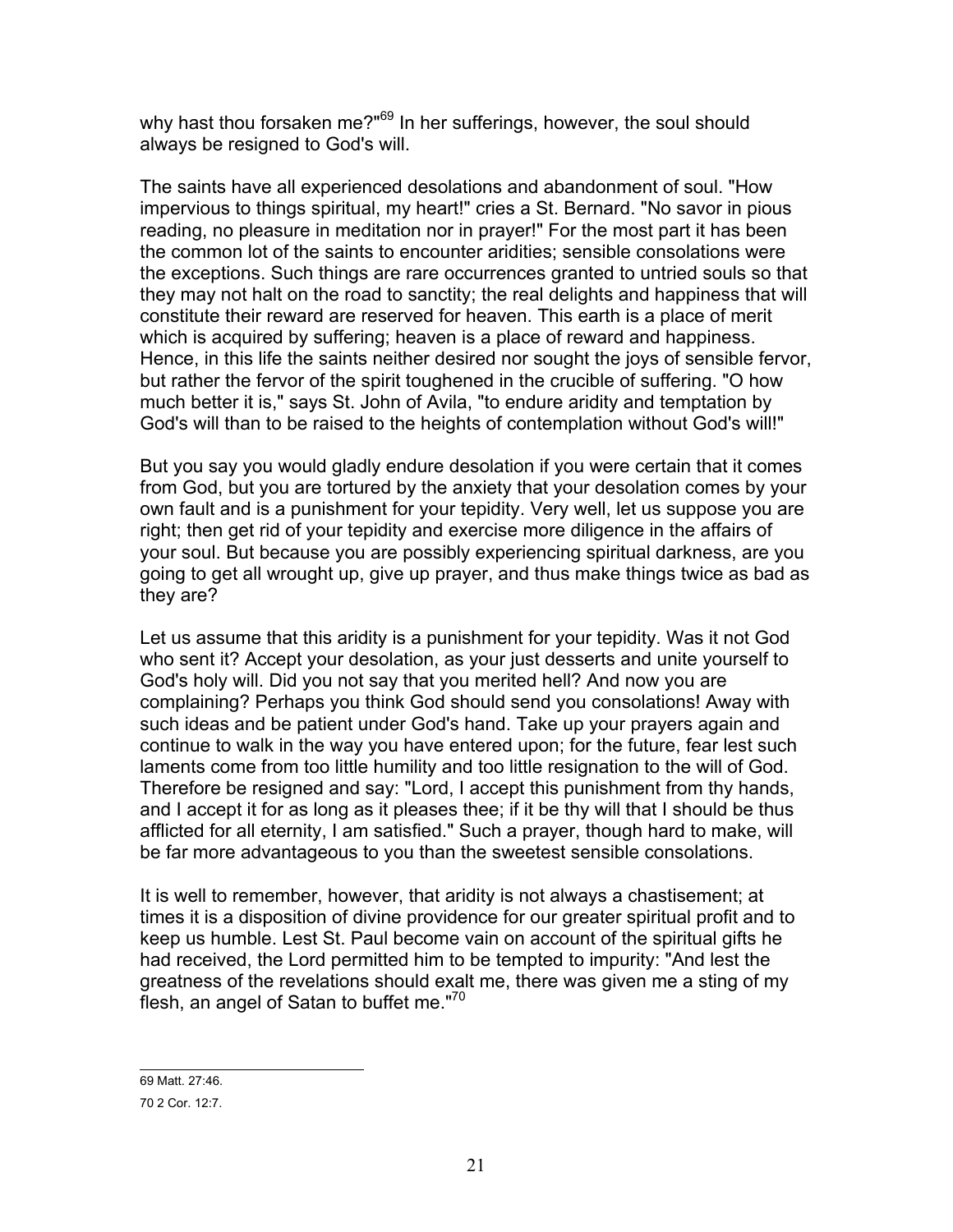Prayer made amid sensible devotion is not much of an achievement: "There is a friend, a companion at the table, and he will not abide in the day of distress." $11$ You would not consider the casual guest at your table a friend, but only him who assists you in your need without thought of benefit to himself. When God sends spiritual darkness and desolation, his true friends are known.

Palladius, the author of the "Lives of the Fathers of the Desert," experiencing great disgust in prayer, went seeking advice from the abbot Macarius. The saintly abbot gave him this counsel: "When you are tempted in times of dryness to give up praying because you seem to be wasting your time, say: `Since I cannot pray, I will be satisfied just to remain on watch here in my cell for the love of Jesus Christ!' "Devout soul, you do the same when you are tempted to give up prayer just because you seem to be getting nowhere. Say: "I am going to stay here just to please God." St. Francis de Sales used to say that if we do nothing else but banish distractions and temptations in our prayers, the prayer is well made. Tauler states that persevering prayer in time of dryness will receive greater grace than prayer made amid great sensible devotion.

Rodriguez cites the case of a person who persevered forty years in prayer despite aridity, and experienced great spiritual strength as a result of it; on occasion, when through aridity he would omit meditation he felt spiritually weak and incapable of good deeds. St. Bonaventure and Gerson both say that persons who do not experience the recollection they would like to have in their meditations, often serve God better than they would do if they did have it; the reason is that lack of recollection keeps them more diligent and humble; otherwise they would become puffed up with spiritual pride and grow tepid, vainly believing they had reached the summit of sanctity.

What has been said of dryness holds true of temptations also. Certainly we should strive to avoid temptations; but if God wishes that we be tempted against faith, purity, or any other virtue, we should not give in to discouraging lamentations, but submit ourselves with resignation to God's holy will. St. Paul asked to be freed from temptations to impurity and our Lord answered him, saying: "My grace is sufficient for thee." $72$ 

So should we act when we find ourselves victims of unrelenting temptations and God seemingly deaf to our prayers. Let us then say: "Lord, do with me, let happen to me what thou wilt; thy grace is sufficient for me. Only never let me lose this grace." Consent to temptation, not temptation of itself, can make us lose the grace of God. Temptation resisted keeps us humble, brings us greater merit, makes us have frequent recourse to God, thus preserving us from offending him and unites us more closely to him in the bonds of his holy love.

<span id="page-21-0"></span> <sup>71</sup> Eccli. 6:10.

<span id="page-21-1"></span><sup>72 2</sup> Cor. 12:9.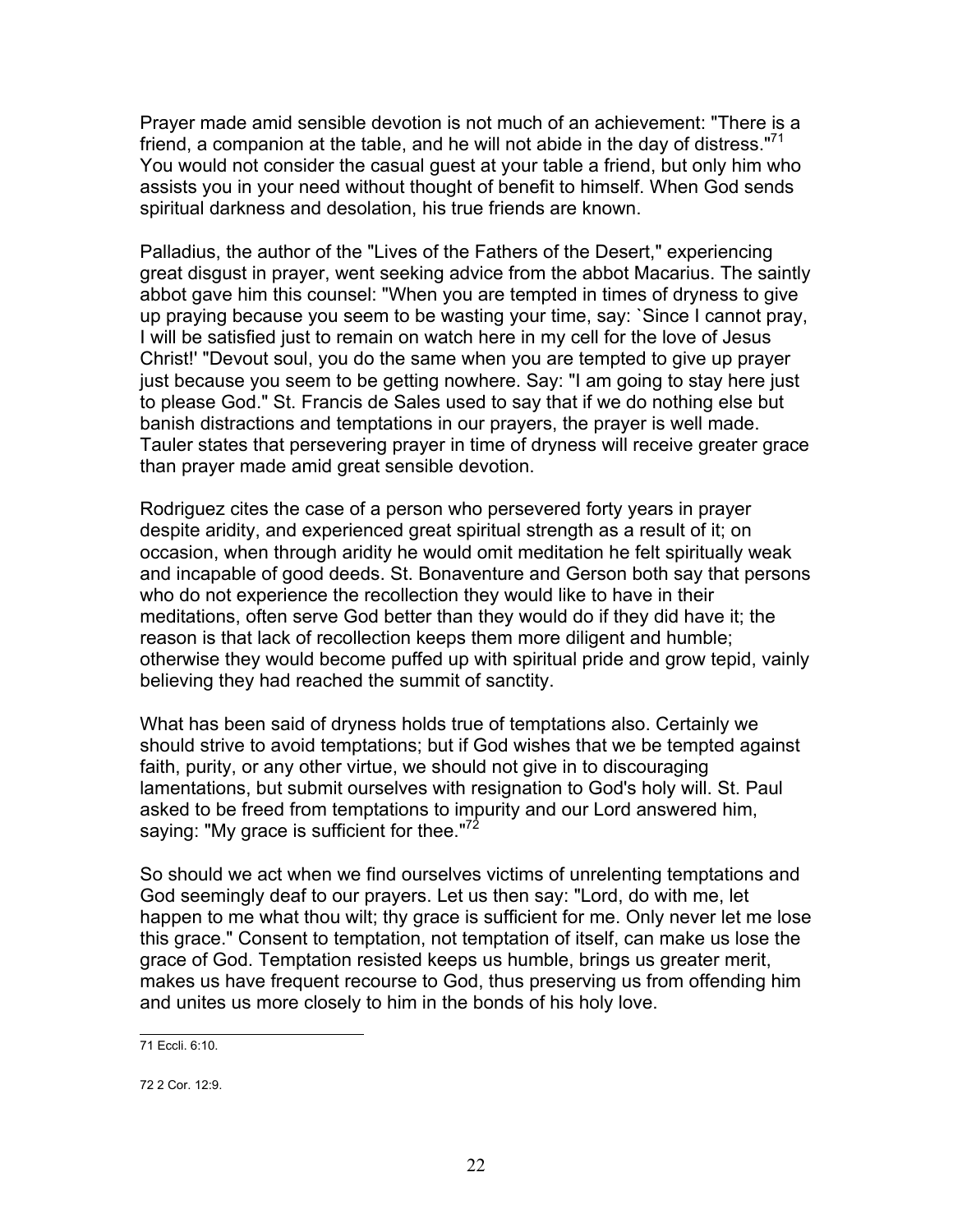Finally, we should be united to God's will in regard to the time and manner of our death. One day St. Gertrude, while climbing up a small hill, lost her footing and fell into a ravine below. After her companions had come to her assistance, they asked her if while falling she had any fear of dying without the sacraments. "I earnestly hope and desire to have the benefit of the sacraments when death is at hand; still, to my way of thinking, the will of God is more important. I believe that the best disposition I could have to die a happy death would be to submit myself to whatever God would wish in my regard. For this reason I desire whatever kind of death God will be pleased to send me."

In his "Dialogues", St. Gregory<sup>73</sup> tells of a certain priest, Santolo by name, who was captured by the Vandals and condemned to death. The barbarians told him to choose the manner of his death. He refused, saying: "I am in God's hands and I gladly accept whatever kind of death he wishes me to suffer at your hands; I wish no other." This reply was so pleasing to God that he miraculously stayed the hand of the executioner ready to behead him. The barbarians were so impressed by the miracle that they freed their prisoner. As regards the manner of our death, therefore, we should esteem that the best kind of death for us which God has designed for us. When therefore we think of our death, let our prayer be: "O Lord, only let me save my soul and I leave the manner of my death to thee!"

We should likewise unite ourselves to God's will when the moment of death is near. What else is this earth but a prison where we suffer and where we are in constant danger of losing God? Hence David prayed: "Bring my soul out of prison."<sup>74</sup> St. Teresa too feared to lose God and when she would hear the striking of the clock, she would find consolation in the thought that the passing of the hour was an hour less of the danger of losing God.

St. John of Avila was convinced that every right-minded person should desire death on account of living in peril of losing divine grace. What can be more pleasant or desirable than by dying a good death, to have the assurance of no longer being able to lose the grace of God? Perhaps you will answer that you have as yet done nothing to deserve this reward. If it were God's will that your life should end now, what would you be doing, living on here against his will? Who knows, you might fall into sin and be lost! Even if you escaped mortal sin, you could not live free from all sin. "Why are we so tenacious of life," exclaims St. Bernard, "when the longer we live, the more we sin? $175$  A single venial sin is more displeasing to God than all the good works we can perform.

Moreover, the person who has little desire for heaven shows he has little love for God. The true lover desires to be with his beloved. We cannot see God while we remain here on earth; hence the saints have yearned for death so that they might

<span id="page-22-0"></span> <sup>73</sup> St. Greg. Dial. Bk. 3, chap. 37.

<span id="page-22-1"></span><sup>74</sup> Ps. 141:8.

<span id="page-22-2"></span><sup>75</sup> St. Bernard, Med. chap. 8.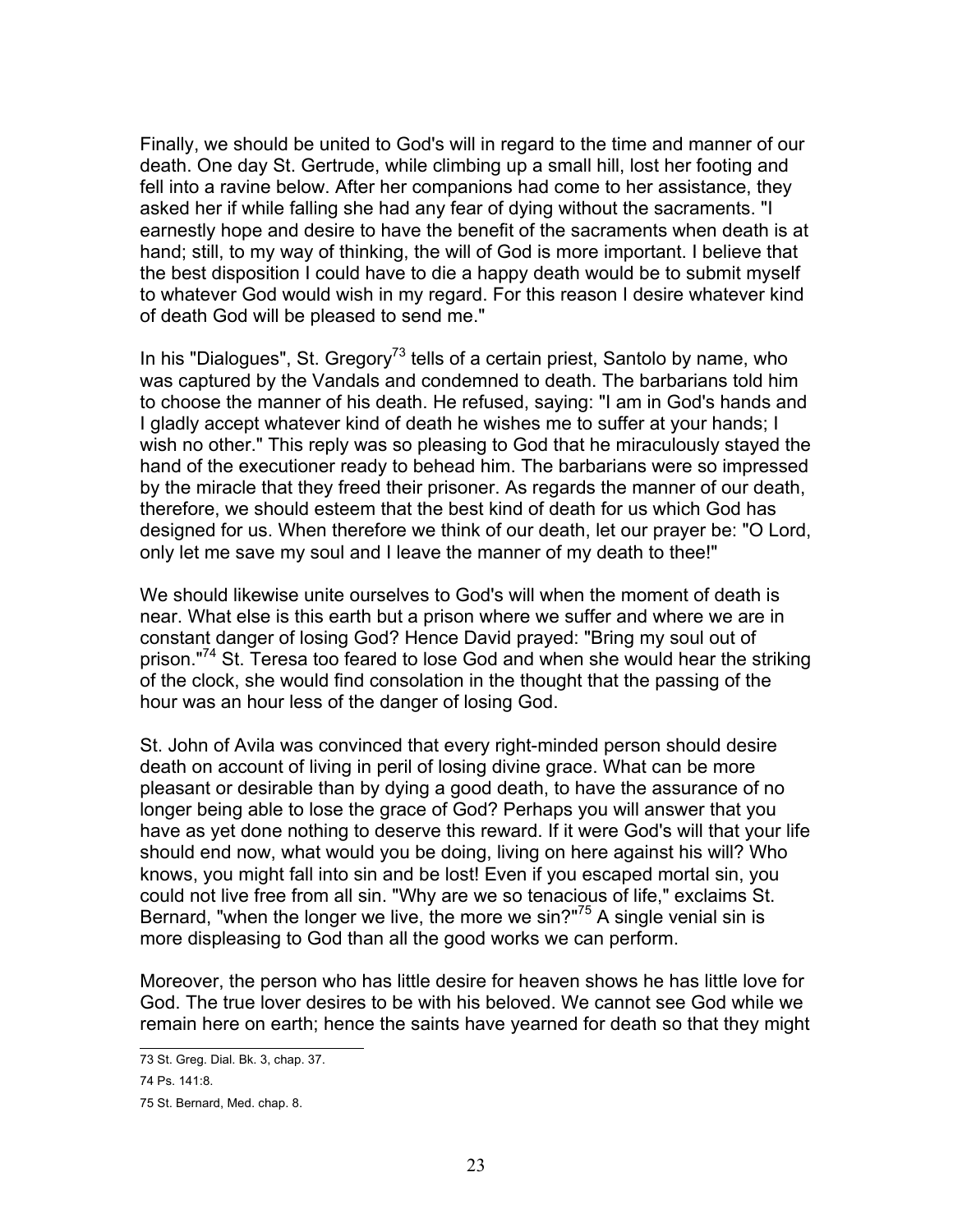go and behold their beloved Lord, face to face. "Oh, that I might die and behold thy beautiful face!" sighed St. Augustine. And St. Paul: "Having a desire to be dissolved and to be with Christ."<sup>76</sup> "When shall I come and appear before the face of God?"<sup>77</sup> exclaimed the psalmist.

A hunter one day heard the voice of a man singing most sweetly in the forest. Following the sound, he came upon a leper horribly disfigured by the ravages of his disease. Addressing him he said: "How can you sing when you are so terribly afflicted and your death is so near at hand?" And the leper: "Friend, my poor body is a crumbling wall and it is the only thing that separates me from my God. When it falls I shall go forth to God. Time for me is indeed fast running out, so every day I show my happiness by lifting my voice in song."

Lastly, we should unite ourselves to the will of God as regards our degree of grace and glory. True, we should esteem the things that make for the glory of God, but we should show the greatest esteem for those that concern the will of God. We should desire to love God more than the seraphs, but not to a degree higher than God has destined for us. St. John of Avila<sup>78</sup> [78] says: "I believe every saint has had the desire to be higher in grace than he actually was. However, despite this, their serenity of soul always remained unruffled. Their desire for a greater degree of grace sprang not from a consideration of their own good, but of God's. They were content with the degree of grace God had meted out for them, though actually God had given them less. They considered it a greater sign of true love of God to be content with what God had given them, than to desire to have received more."

This means, as Rodriguez explains it, we should be diligent in striving to become perfect, so that tepidity and laziness may not serve as excuses for some to say: "God must help me; I can do only so much for myself." Nevertheless, when we do fall into some fault, we should not lose our peace of soul and union with the will of God, which permits our fall; nor should we lose our courage. Let us rise at once from this fall, penitently humbling ourselves and by seeking greater help from God, let us continue to march resolutely on the highway of the spiritual life. Likewise, we may well desire to be among the seraphs in heaven, not for our own glory, but for God's, and to love him more; still we should be resigned to his will and be content with that degree of glory which in his mercy he has set for us.

It would be a serious defect to desire the gifts of supernatural prayer--specifically, ecstasies, visions and revelations. The masters of the spiritual life say that souls thus favored by God, should ask him to take them away so that they may love him out of pure faith—a way of greater security. Many have come to perfection without these supernatural gifts; the only virtues worth-while are those that draw

<span id="page-23-0"></span> <sup>76</sup> Phil. 1:23.

<span id="page-23-1"></span><sup>77</sup> Ps. 41:3.

<span id="page-23-2"></span><sup>78</sup> St. John Avila. Audi fil. c. 13.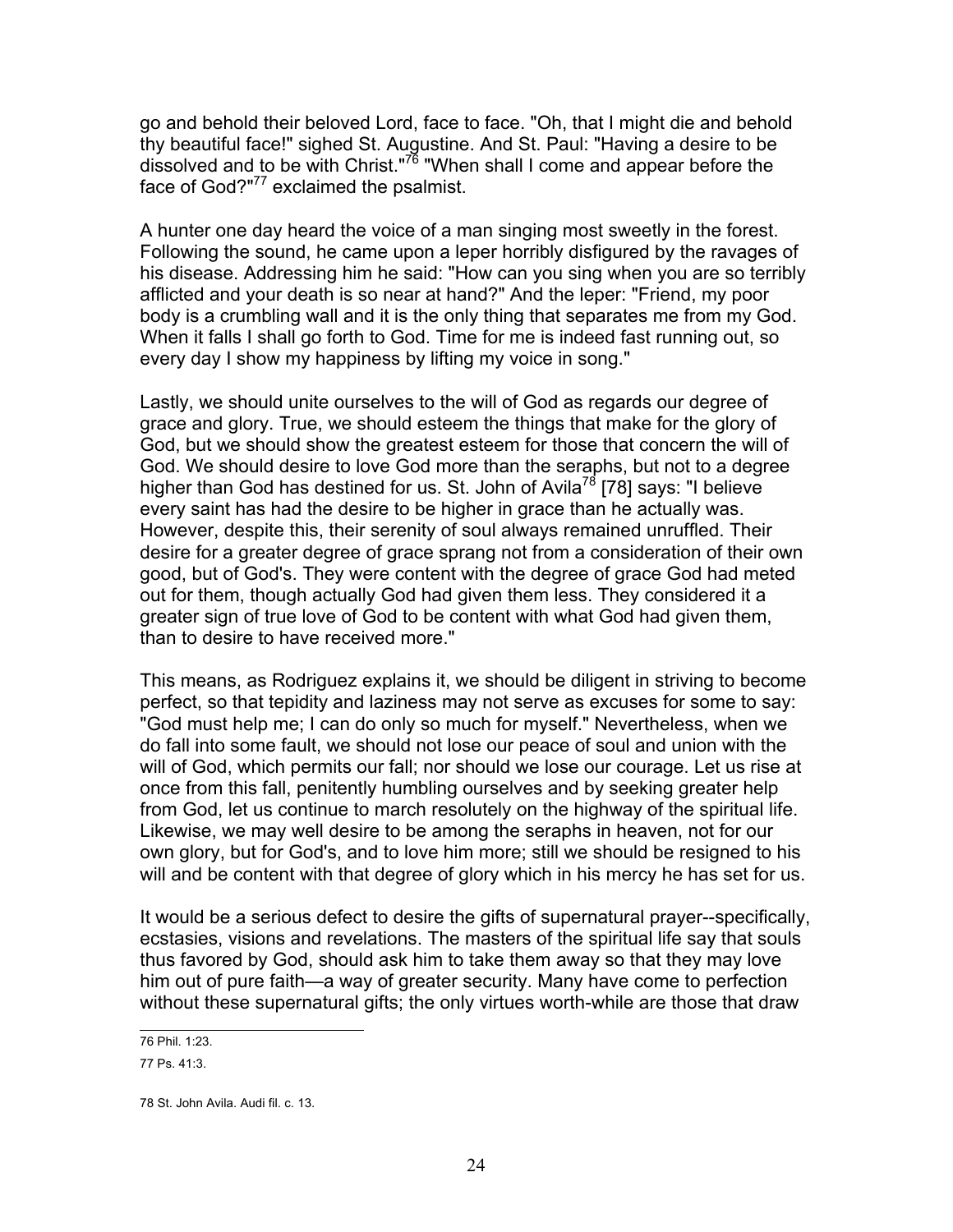the soul to holiness of life, namely, the virtue of uniformity with God's holy will. If God does not wish to raise us to the heights of perfection and glory, let us unite ourselves in all things to his holy will, asking him in his mercy, to grant us our soul's salvation. If we act in this manner, the reward will not be slight which we shall receive from the hands of God who loves above all others, souls resigned to his holy will.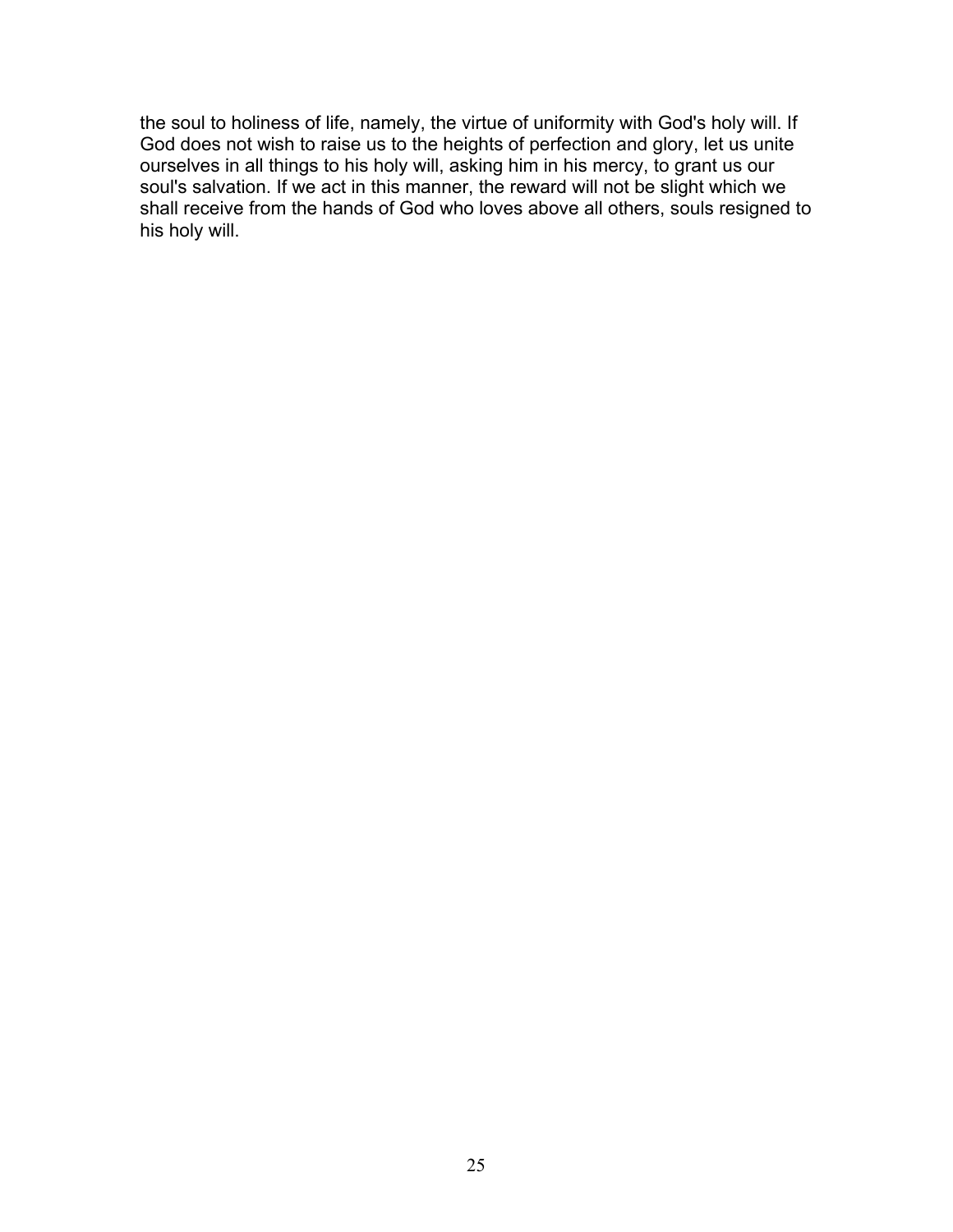#### **Conclusion**

<span id="page-25-0"></span>Finally we should consider the events which are happening to us now and which will happen to us in the future, as coming from the hands of God. Everything we do should be directed to this one end: to do the will of God and to do it solely for the reason that God wills it. To walk more securely on this road we must depend on the guidance of our superiors in external matters, and on our directors in internal matters, to learn from them God's will in our regard, having great faith in the words of our Lord: "He that heareth you, heareth me."<sup>[79](#page-25-1)</sup>

Above all, let us bend all our energies to serve God in the way he wishes. This remark is made so that we may avoid the mistake of him who wastes his time in idle day-dreaming. Such a one says, "If I were to become a hermit, I would become a saint" or "If I were to enter a monastery, I would practice penance" or "If I were to go away from here, leaving friends and companions, I would devote long hours to prayer." If, If, If--all these if's! In the meantime such a person goes from bad to worse. These idle fancies are often temptations of the devil, because they are not in accord with God's will. Hence we should dismiss them summarily and rouse ourselves to serve God only in that way which he has marked out for us. Doing his holy will, we shall certainly become holy in those surroundings in which he has placed us.

Let us will always and ever only what God wills; for so doing, he will press us to his heart. To this end let us familiarize ourselves with certain texts of sacred scripture that invite us to unite ourselves constantly with the divine will: "Lord, what wilt thou have me do?"<sup>80</sup> Tell me, my God, what thou wilt have me do, that I may will it also, with all my heart. "I am thine, save thou me."<sup>81</sup> I am no longer my own, I am thine, O Lord, do with me as thou wilt.

If some particularly crashing misfortune comes upon us, for example, the death of a relative, loss of goods, let us say: "Yea, Father, for so it hath seemed good in thy sight." $82$  Yes, my God and my Father, so be it, for such is thy good pleasure. Above all, let us cherish that prayer of our Lord, which he himself taught us: "Thy will be done on earth as it is in heaven."<sup>83</sup> Our Lord bade St. Catherine of Genoa to make a notable pause at these words whenever she said the Our Father, praying that God's holy will be fulfilled on earth with the same perfection with which the saints do it in heaven. Let this be our practice also, and we shall certainly become saints.

- <span id="page-25-2"></span>80 Acts, 9:16.
- <span id="page-25-3"></span>81 Ps. 118:94.
- <span id="page-25-4"></span>82 Matt. 11:26.
- <span id="page-25-5"></span>83 Matt. 6:10.

<span id="page-25-1"></span> <sup>79</sup> Luke, 10:16.